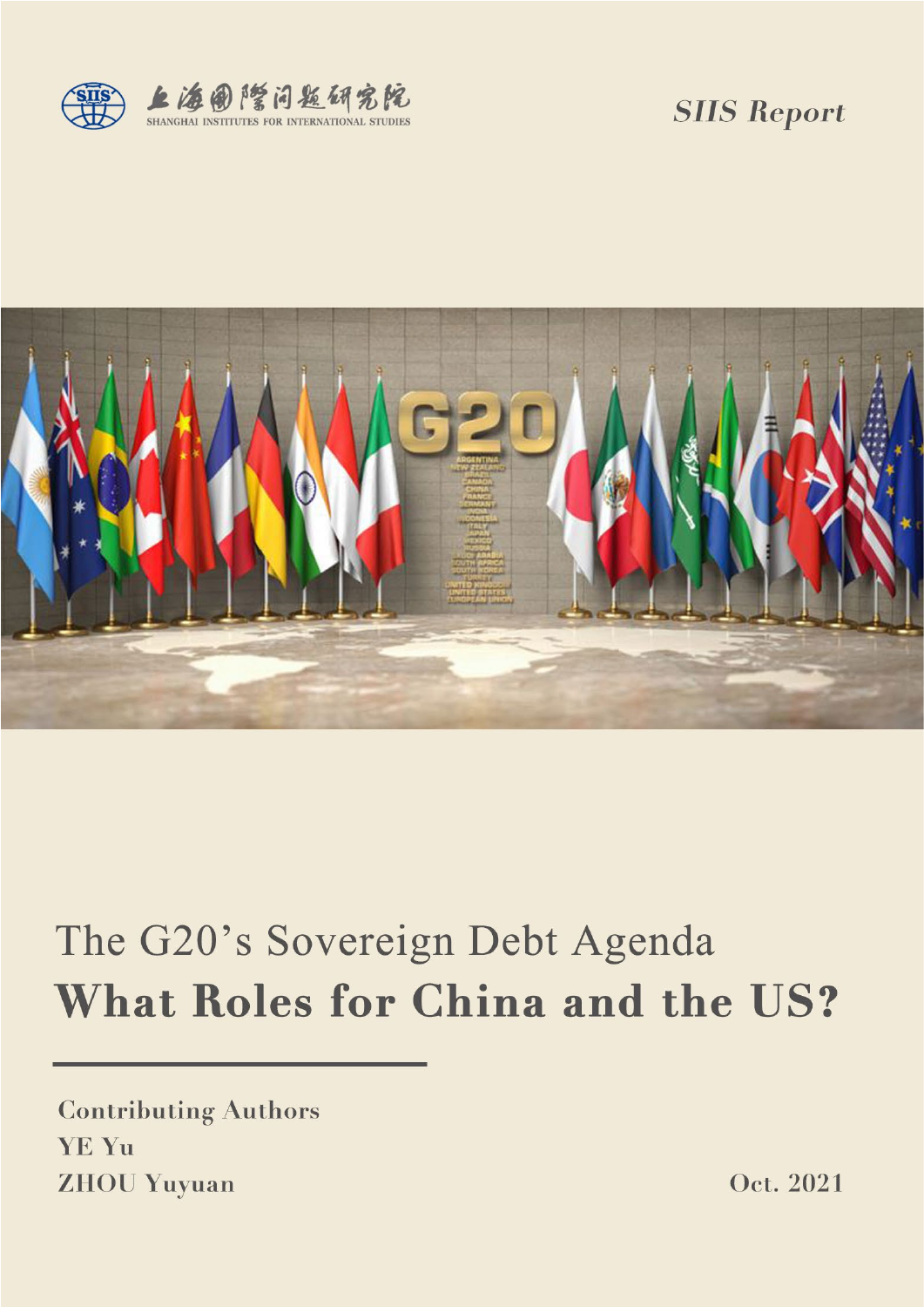

*SIIS Report*

### **The G20's Sovereign Debt Agenda**

# **What Roles for China and the US?**

Task Force on Sovereign Debt Governance Shanghai Institutes for International Studies October 2021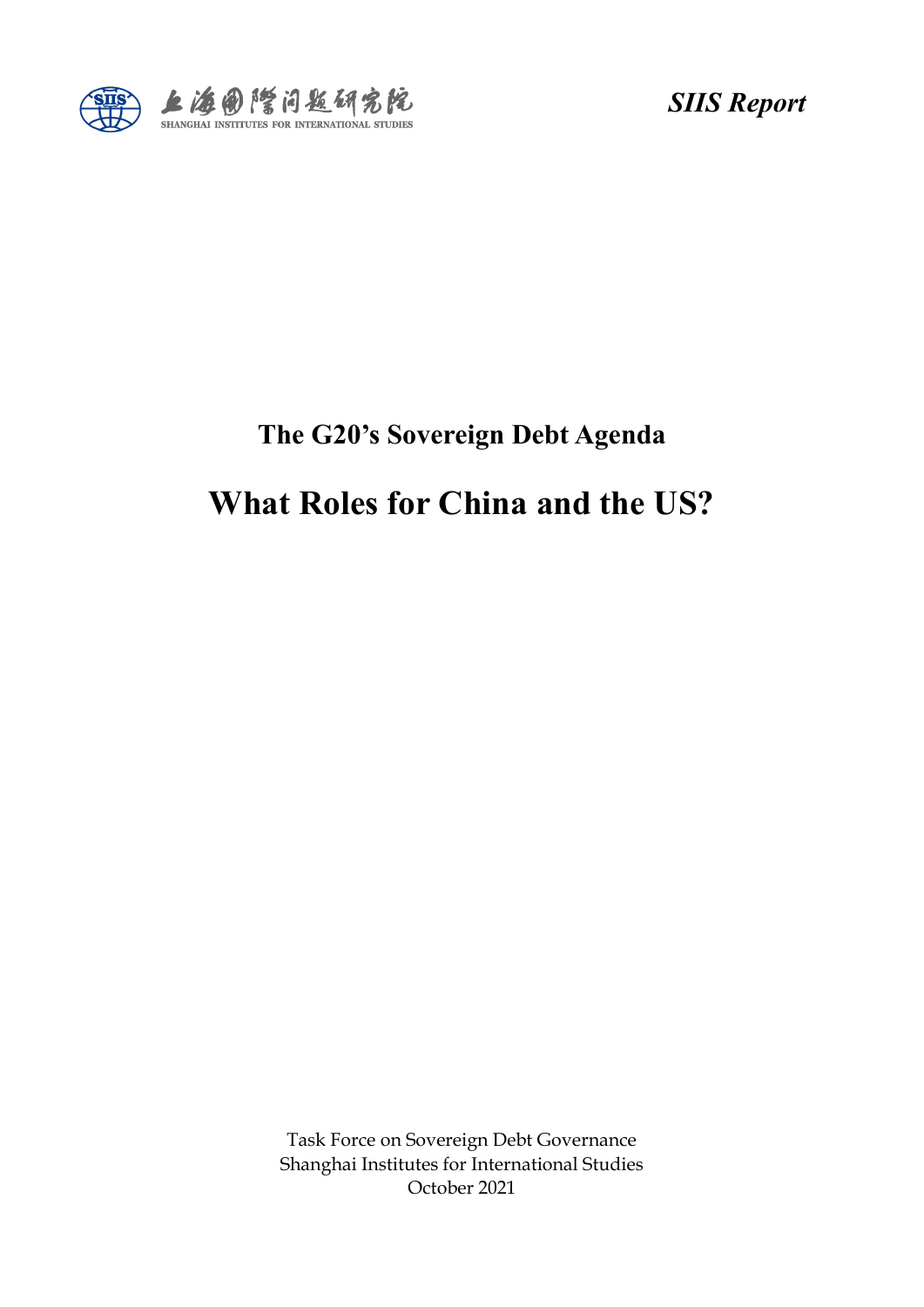### **About SIIS**

Founded in 1960, the Shanghai Institutes for International Studies (SIIS) is a governmentaffiliated high-caliber think tank dedicated to informing government decision-making by conducting policy-oriented studies in world politics, economics, foreign policy, and international security. SIIS maintains intensive and extensive exchanges and cooperation with research institutions at home and abroad, bolstering China's international influence and soft power.

SIIS boasts an authorized size of 106 full-time research fellows and staff, including 60% senior fellows. SIIS was ranked one of the top ten Chinese think tanks In 2006, and one of the top ten global think tanks (non-American) in 2008. SIIS comprises six institutes and six research centers, namely, the institute for global governance studies, the institute for foreign policy studies, the institute for world economic studies, the institute for international strategic studies, the institute for comparative politics and public policy, the institute for Taiwan, Hong Kong& Macao Studies, the center for American studies, the center for Asia-Pacific Studies, the center for Russian and Central Asian Studies, the center for West Asia and Africa studies, the center for European studies, and the center for maritime and polar studies. SIIS has also set up six in-house research platforms, i.e., the research base on people's diplomacy of Shanghai, center for the study of Chinese diplomatic theory and practice, center for world politics and political parties, center for China-South Asia cooperation, center for BRI and Shanghai studies, and center for international cyber governance. In addition, SIIS is an institutional member of the Shanghai International Strategic Studies Association and the Shanghai International Relations Association.

*Global Review* (bimonthly, Chinese) and the *China Quarterly of International Strategic Studies* are the two flagship journals of SIIS and have become a prestigious academic platform for domestic and international scholarship.

**© 2021 by Shanghai Institutes for International Studies. All rights reserved.** 195-15 Tianlin Road, Xuhui, Shanghai, P.R.China 021-54614900|www.siis.org.cn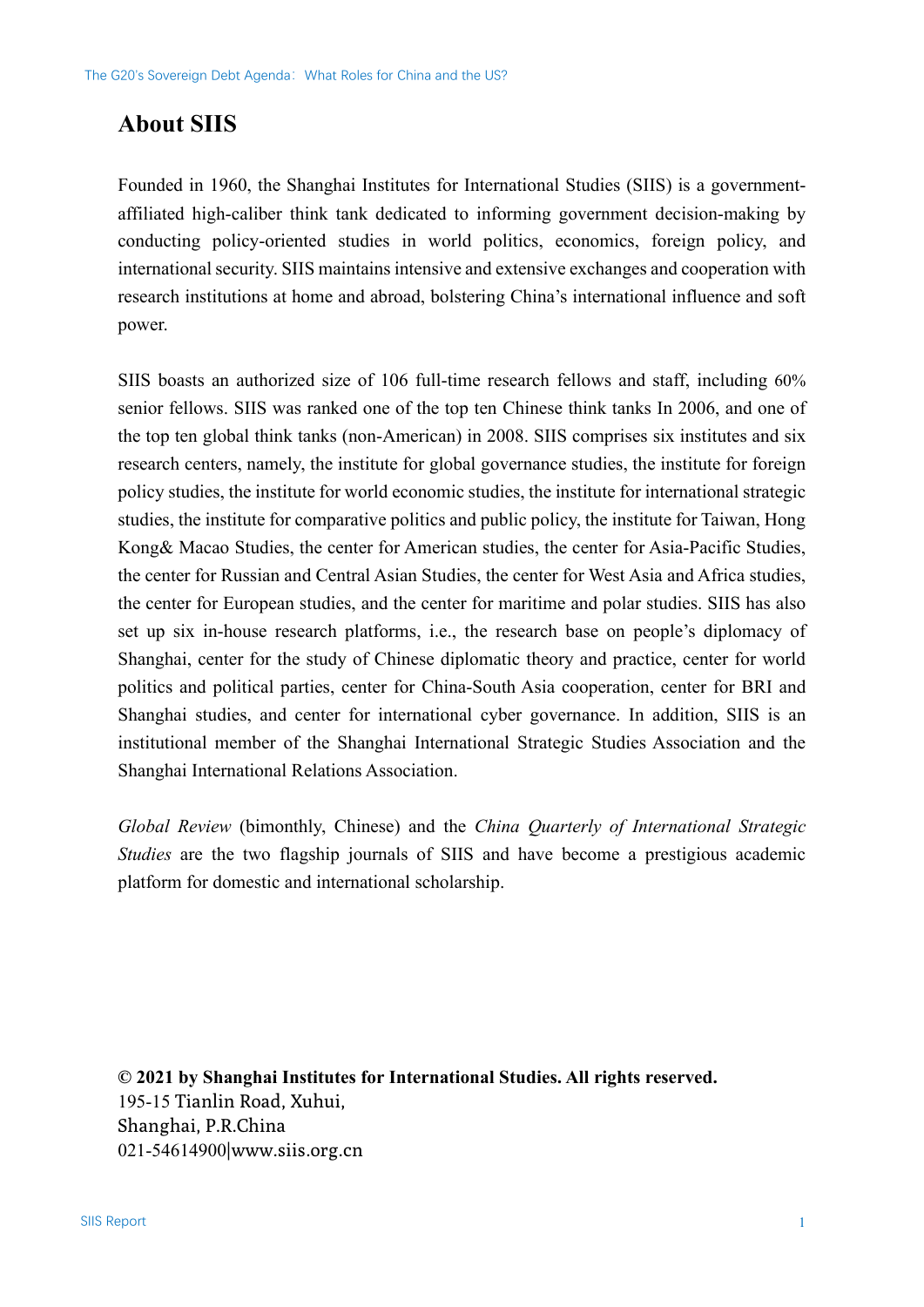### **Taskforce Introduction**

### *Contributing Authors*

- **YE Yu** Task Force Director Associate Research Fellow & Assistant Director, Institute for World Economy Studies, SIIS
- **ZHOU Yuyuan** Senior Research Fellow, Center for West Asian & African Studies, SIIS

### *Editorial Team of the SIIS Report*

#### **CHEN Dongxiao** Editor-in-Chief, *SIIS Report*

President & Senior Research Fellow, Shanghai Institutes for International Studies **LI Xin** Executive Editor-in-Chief, *SIIS Report* Senior Fellow, Institute for International Strategic Studies, SIIS

### *Translators*

| CAO Jiahan        | Research Fellow, Institute for Comparative Politics and Public Policy, SIIS      |
|-------------------|----------------------------------------------------------------------------------|
| YANG Li           | Deputy Editor-in-Chief, China Quarterly of International Strategic Studies, SIIS |
| <b>SUN Shasha</b> | Department of International Exchanges & CQISS, SIIS                              |
| XU Xiaolan        | Department of International Exchanges, SIIS                                      |

### *Designers*

| ZHANG Jun | Department of International Exchanges, SIIS |
|-----------|---------------------------------------------|
| GE Jieyi  | Department of International Exchanges, SIIS |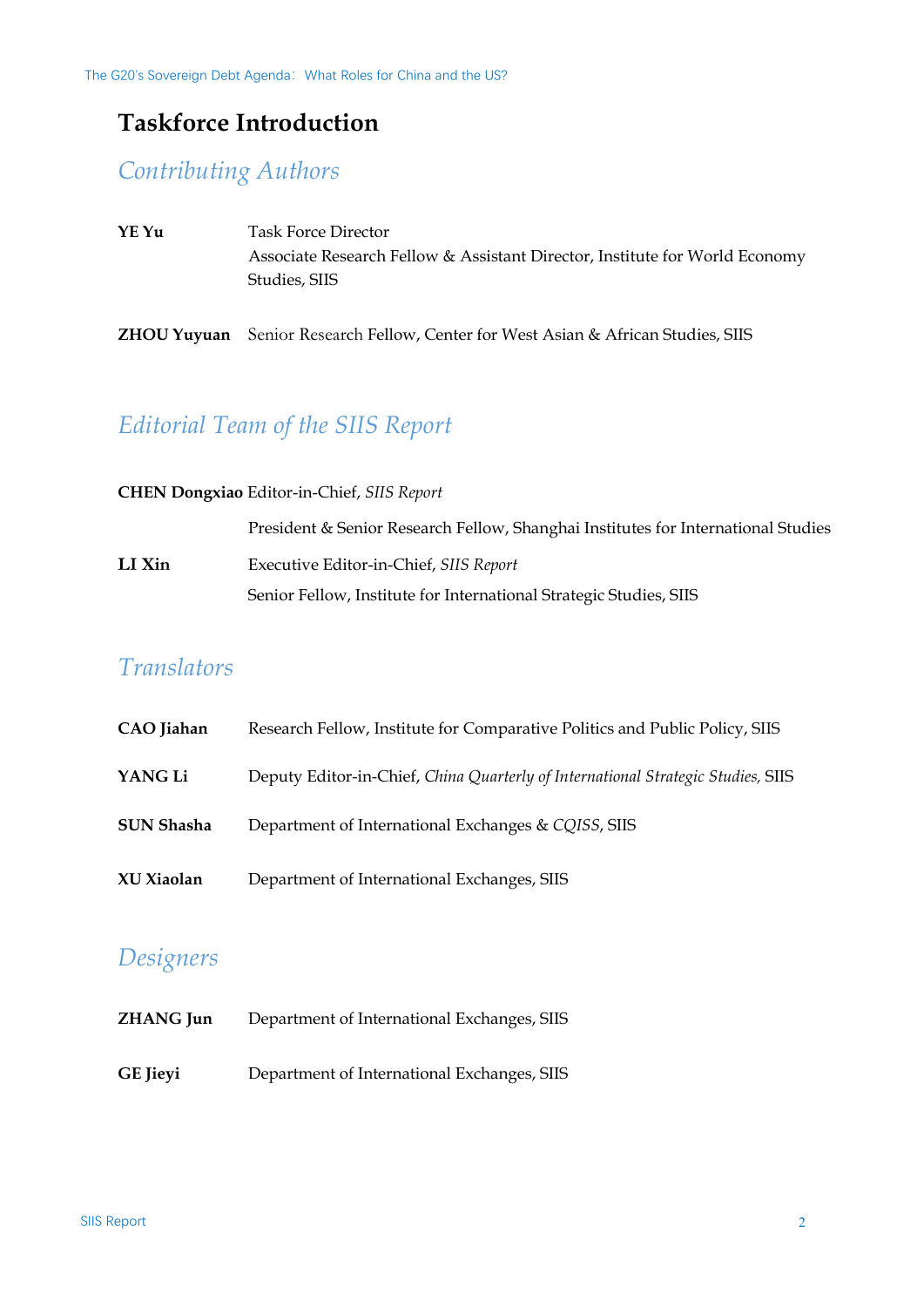# **Table of Contents**

| $\textbf{For} \textbf{word}.\textcolor{red}{\textbf{neword}.\textcolor{red}{\textbf{neword}.\textcolor{red}{\textbf{newd}.\textcolor{red}{\textbf{newd}.\textcolor{red}{\textbf{newd}.\textcolor{red}{\textbf{newd}.\textcolor{red}{\textbf{newd}.\textcolor{red}{\textbf{newd}.\textcolor{red}{\textbf{newd}.\textcolor{red}{\textbf{newd}.\textcolor{red}{\textbf{newd}.\textcolor{red}{\textbf{newd}.\textcolor{red}{\textbf{newd}.\textcolor{red}{\textbf{newd}.\textcolor{red}{\textbf{newd}.\textcolor{red}{\textbf{newd}$ |
|----------------------------------------------------------------------------------------------------------------------------------------------------------------------------------------------------------------------------------------------------------------------------------------------------------------------------------------------------------------------------------------------------------------------------------------------------------------------------------------------------------------------------------|
|                                                                                                                                                                                                                                                                                                                                                                                                                                                                                                                                  |
| The G20's Sovereign Debt Agenda: What Roles for China and the US? 1                                                                                                                                                                                                                                                                                                                                                                                                                                                              |
|                                                                                                                                                                                                                                                                                                                                                                                                                                                                                                                                  |
| Shared Interests and Common Responsibilities of China and the US  3                                                                                                                                                                                                                                                                                                                                                                                                                                                              |
| The G20 DSSI and the Common Framework: Significance and Disputes 6                                                                                                                                                                                                                                                                                                                                                                                                                                                               |
|                                                                                                                                                                                                                                                                                                                                                                                                                                                                                                                                  |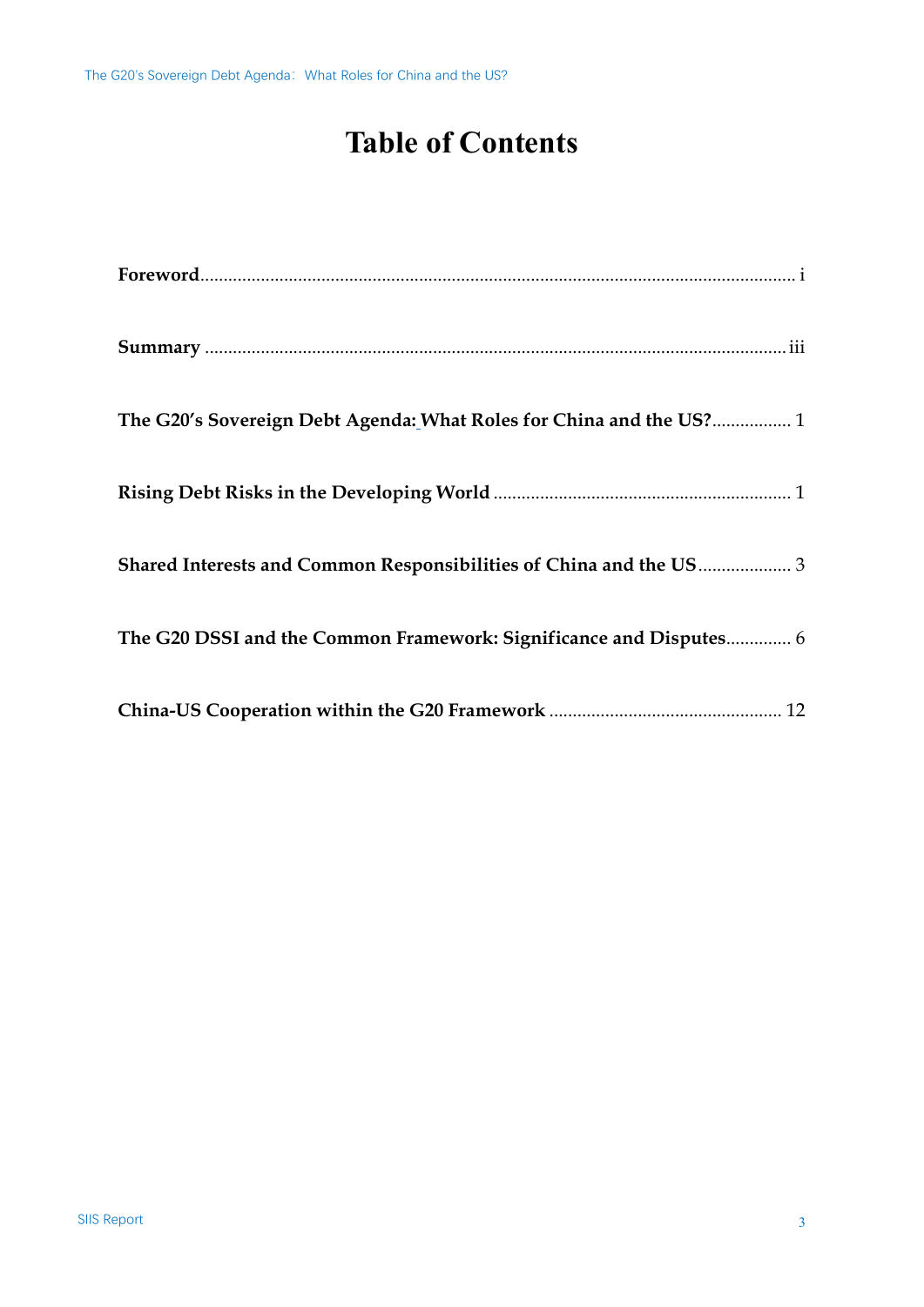# <span id="page-5-0"></span>**Foreword**

**CHEN Dongxiao** Editor-in-Chief, *SIIS Report* President, Shanghai Institutes for International Studies

Following the second phone call between the two leaders of China and the United States, the bilateral high-level exchanges have picked up momentum in the fields of diplomacy, trade and security. Notably, the Zurich meeting between Yang Jiechi, Director of the Office of the Foreign Affairs Commission of the CPC Central Committee and Jake Sullivan, US National Security Advisor on Oct. 6 was widely considered a "practical", "in-depth" and "constructive" dialogue by both Chinese and American media, and has paved the way for the first Xi-Biden virtual summit by year-end. Some observers went further to comment it as a turning point of China-US thaw and even upturn in bilateral interactions.

Nonetheless, this optimistic mood or just cautious optimism is far from prevalent in Beijing and Washington today, as both sides have yet to bridge the enormous perception gap on how to carry and manage China-US relations. During recent talks in Zurich, Yang Jiechi explicitly rejected the US defining bilateral relations as "competitive". From Beijing's perspective, it is not the Washington-stated "China-US strategic competition" that exacerbated bilateral tensions, but rather the rampageous suppression and containment of China since the Trump administration that led to where the two countries are. To defend her core interests in development, sovereignty and security, China had no choice but to push back against the United States. The root cause of the tension, as a matter of fact, is Washington's intolerance of another great power with non-Western political institutions and ideologies embarking on accelerated rejuvenation, which is projected to be on par with the United States at some point in the future. In Beijing's observation, President Biden by and large inherited his predecessor's China policy, whose nature of suppression and containment remains the same, particularly in the fields of science & technology, security and ideology. In this light, Beijing feels the duplicity and even hypocrisy of Washington when the Biden administration repeatedly peddles the "competitive" definition of the China-US relations, while calling on joint efforts from both sides to "set guardrails" on this "competitive" relationship. Beijing further points out that a truly stable relationship calls for Washington to take the first step to revamp the past perception and to view China's development as well as strategic intention with a more rational and balanced mindset.

Another reason for Beijing's opposition of defining China-US relations as "competition", as Washington phrases, is that China fully realizes that this bilateral relationship has reached a "new crossroads" where various stakeholders are stepping up their attempts to reshape the China-US relations based upon their own interests and preferences. Needless to say, both Chinese and US governments play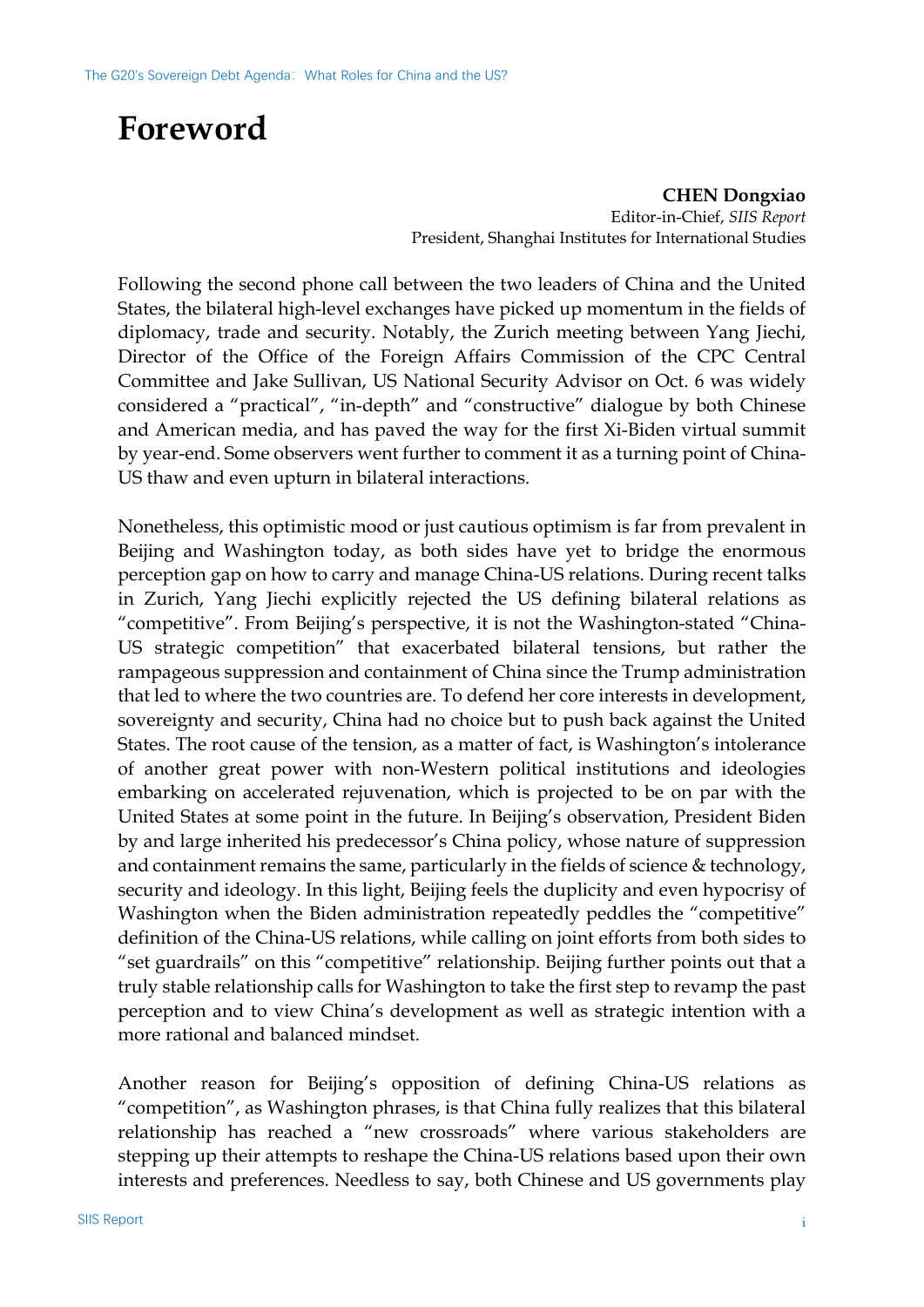pivotal roles in steering the direction of this process. If Beijing agrees on Washington's definition of "strategic competition", the China-US relations may very likely fall into the mire of "self-fulfilling prophecy", which could further develop into an all-out strategic confrontation that endlessly traps both. As Beijing sees it, when the world suffers from the still raging Covid-19 pandemic, polarized economic growth, exacerbated environmental degradation, and mounting risks of extremism and terrorism, both countries should handle the relations from the strategic height of jointly delivering global public goods to solve the conundrums of common development and common security. Along this line, such narrow-minded mentalities as zero-sum game and extreme egocentrism must be abandoned. As President Xi pointed out when speaking with President Biden on the phone, "Whether China and the United States can handle their relationship well bears on the future of the world. It is a question of the century to which the two countries must provide a good answer…Getting the relationship right is not optional, but something we must do and must do well."

It is with the same spirit that experts from the Shanghai Institutes for International Studies (SIIS), either independently or in collaboration with American colleagues, published a series of reports in recent years highlighting potential areas of China-US cooperation, namely cyberspace, climate change and institutional reform on global economic governance etc. Such unremitting efforts to explore innovative ways of China-US cooperation in today's turbulent and transforming global landscape, to our delight and relief, have received much attention from governments and academia of both countries as well as the Asia-Pacific community. Encouraged and inspired by readers and colleagues from both sides, SIIS is committed to continuing such efforts of promoting bilateral cooperation on global governance and, right before the G20 2021, we are happy to release this new report on The G20's Sovereign Debt Agenda: What Roles for China and the US. Co-authored by senior fellows Ye Yu and Zhou Yuyuan, this issue is the latest among the *SIIS Report* series that aims to explore how China and the United States can work together to develop a new agenda for bilateral collaboration.

As an advance notice, I am happy to inform our readers from the think tanks, academia and respective government agencies across the Pacific that the future *SIIS Report* series will be joined by some other thoughtful authors beyond the SIIS expertise. Let us expect what such open-minded academic discussions could bring to the China-US relations, global governance and beyond.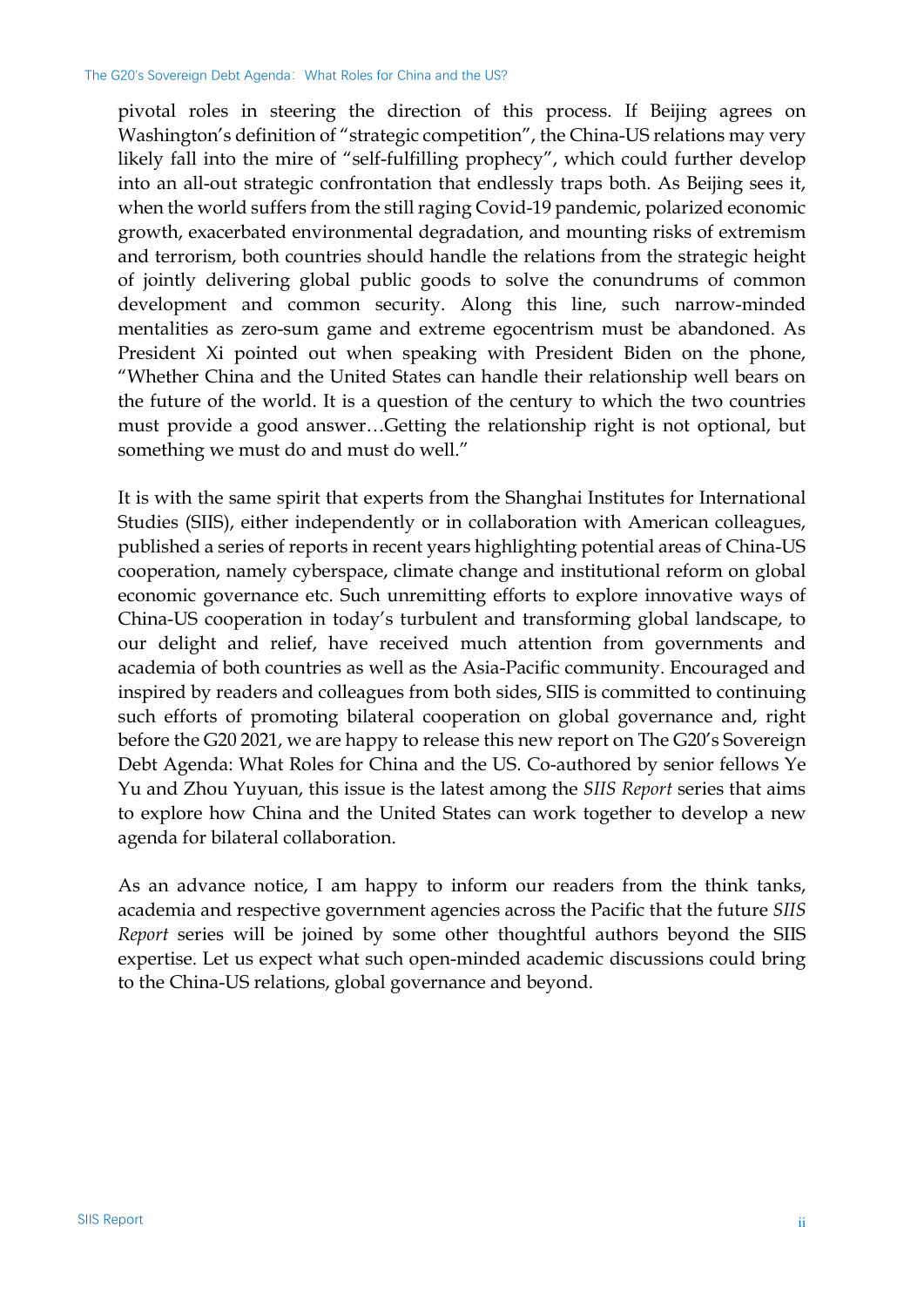# <span id="page-7-0"></span>**Summary**

The issue of sovereign debt governance, especially for lower-income countries, entered into the G20 agenda well before the outbreak of the Covid-19 pandemic. But the pandemic brought this issue to the center of the G20's collective efforts in assisting the developing world to tackle the crisis. The US and China, one as the dominant financial power and the other as the largest official bilateral creditor, share common interests and responsibilities in enhancing sovereign debt governance and fostering global sustainable development under the G20. The two countries have played constructive roles for the G20 to successfully launch the Debt Service Suspension Initiative (DSSI) and the Common Framework for Debt Treatments beyond the DSSI, and for the multilateral financial institutions to mobilize emergent resources for indebted countries, exhibiting the catalytic role of the G20 for global governance.

<span id="page-7-1"></span>However, this is far from enough. When sovereign debt vulnerabilities are expected to rise due to the inflation pressure in the next several years, the two countries need to exhibit more spirit of multilateral cooperation on this issue. First and foremost, both sides should put politics right and prioritize cooperation on sovereign debt treatment and sustainable development. The US should stop scapegoating China for the sovereign debt of developing countries, by hyping the theory of "debt trap", while China should also address the concerns of the US, such as on the issue of debt transparency. Second, the two countries should lead in coordinating macroeconomic policies, controlling global debt risks and mobilizing new resources for alleviating the debt burdens of the debtor countries. Third, China and the US should work together in exploring truly multilateral and public-private partnership approaches to deal with the unsustainable debts, based on case-by-case terms, ensuring equitable and fair burden-sharing among all categories of creditors. In particular, the International Monetary Fund and the World Bank need to play constructive roles in leveraging all parties' participation and promoting equitable solutions. Fourth, the two countries should also take the opportunity of debt treatments in fostering green and sustainable development of the debtor countries, while respecting their ownership and development level. Lastly, China and the US should deepen trilateral development cooperation in the developing world through broader policy dialogue in the future.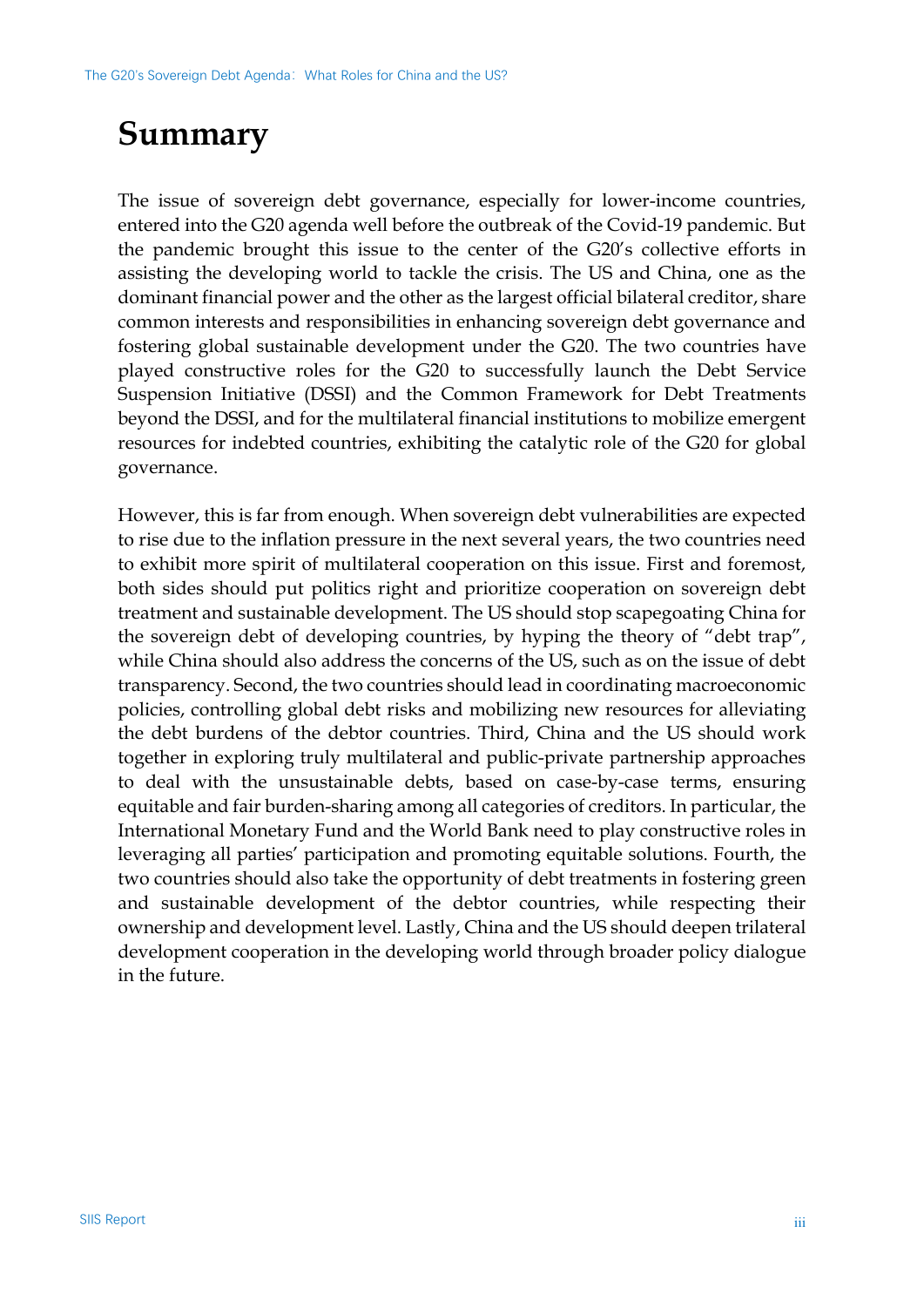# **The G20's Sovereign Debt Agenda:**

## **What Roles for China and the US?**

<span id="page-8-0"></span>ince the outbreak of the Covid-19 pandemic in early 2020, the economies of developing countries have suffered heavy losses, resulting in dwindling government revenues and acute growth challenges. So far, the liquidity shortage has been relieved due to the extraordinary stimulus policies of major economies led by the US. But overall, due to the uncertainties about the pandemic, economic recovery, and financing environment, global debt vulnerabilities have increased significantly. The rising expectation of inflation and monetary policy adjustment in advanced economies are making the situation worse. S

For many developing countries, China is becoming the largest bilateral creditor. Meanwhile, as the majority of debt is in the US dollars, the US still effectively regulates international capital market and controls the "general switch" for the debt levels of the developing world. In this sense, Beijing and Washington share common responsibilities for the prevention, control, and resolution of debt problems in developing countries. However, the "debt trap theory" regarding China's Belt and Road Initiative (BRI), promoted by the US since the Trump administration, cast a deep shadow over development cooperation between the two countries. No significant shift has been observed after the inauguration of the Biden-Harris Administration. In response to the pandemic, the Group of Twenty (G20) launched the Debt Service Suspension Initiative (DSSI) and the further Common Framework for Debt Treatments beyond the DSSI, which provided the first historic opportunity for G20 emerging creditor nations, including China, to coordinate with the Paris Club on sovereign debt treatment. Although the implementation of the initiative has so far exposed profound differences between China and the US, the rising uncertainties call for the two countries to exhibit more collaborative spirit, leveraging all public and private actors to work together for a more effective solution.

#### <span id="page-8-1"></span>**Rising Debt Risks in the Developing World**

Since the 1970s, financial liberalization and globalization accelerated after the collapse of fixed exchange rate system under the Bretton Woods. This enabled the developing countries to tap international financial market for economic development, while also introducing more vulnerabilities to their economies due to the rising dependence on external debt. According to the World Bank, developing countries have experienced three waves of large-scale credit expansion and debt crises. The first wave occurred in the 1970s and 1980s when petrodollars flowed into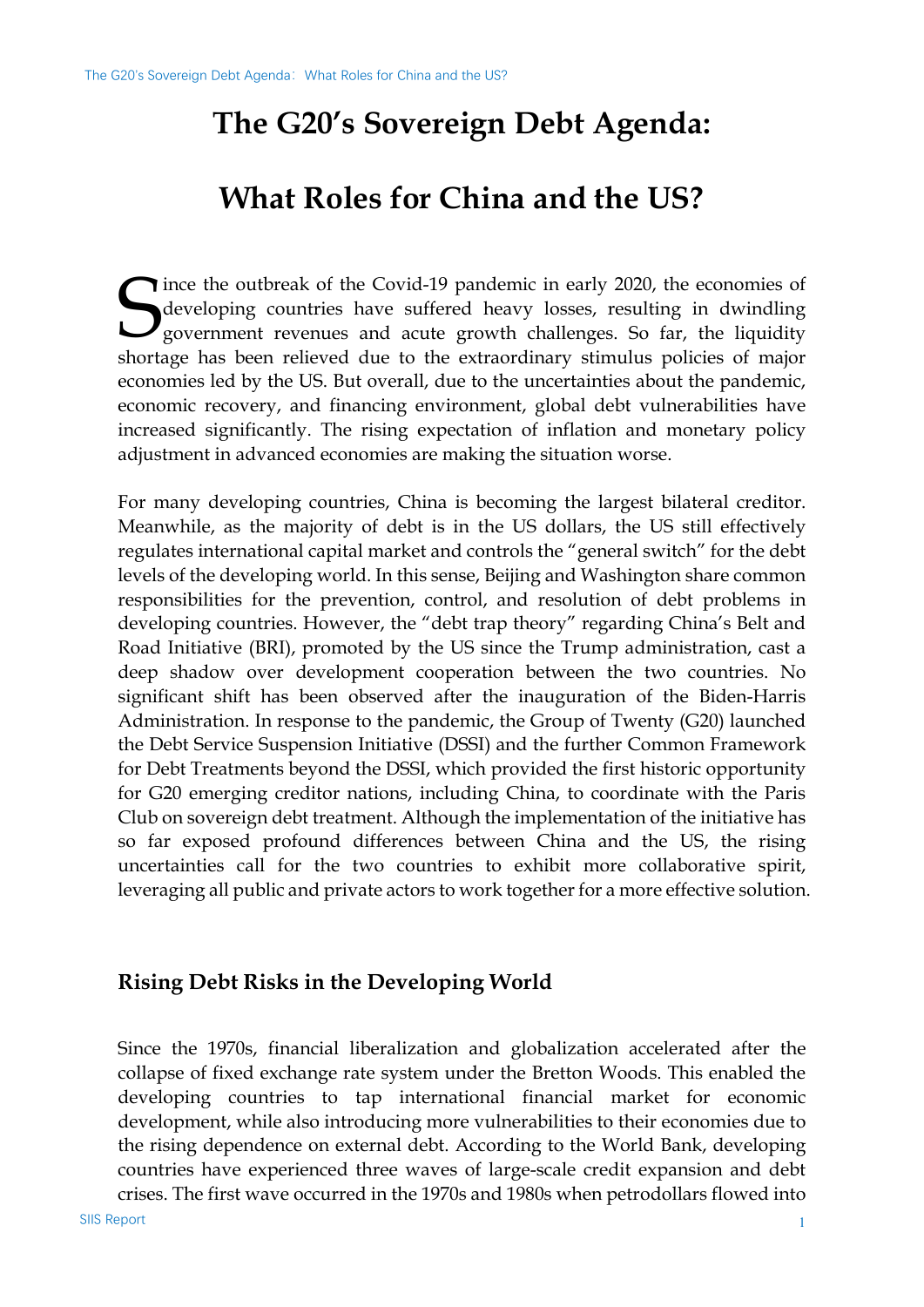the banks of developed countries and returned to developing countries. This led to a surge in overseas borrowings in developing countries in Latin America and Africa when the oil price was high. The global oil crisis thereafter had worldwide repercussions. Acute debt distress followed economic and financial crises, causing what was later called the "lost twenty years" in the developing world. The second wave lingered from the 1990s to the beginning of the 21st century, resulting mainly from the rapid growth of private debts in emerging countries and transition economies, which eventually evolved into the Southeast Asian financial crisis and financial crises in Russia, Argentina, Turkey, and other countries. As the impact of the Asian financial crisis began to recede, global lending once again grew exponentially. In the wake of the 2008 global financial crisis, countries that rely heavily on the financial institutions of the US and the European Union were severely affected. In particular, countries in Europe and Central Asia experienced serious credit crunch, triggering the third wave of debt crises.

A new round or the fourth wave started with the expansion of international capital flows to developing countries following the 2008 international financial crisis. The tentacles of European and American "mega-banks" have extended from emerging markets to all developing countries worldwide. From 2010 to 2018, the debt-to-GDP ratio of emerging and developing countries rose from 116% to 170%, at an average annual growth rate of 7%, reaching a new historical high.<sup>[1](#page-9-0)</sup> Compared with the regional features of the previous three waves of debt crises, the current wave of debt growth is more global, covering 80% of developing countries.[2](#page-9-1)

The debt risk issue concerns both developed and developing countries, while the latter are more vulnerable due to much less policy space. The Covid-19 crisis is an "inequality accelerator" and has more severely harmed the government revenues and economic development of developing countries, limiting their expenditures in anti-epidemic measures, infrastructure, poverty reduction, education, social assistance, and other medium- and long-term development areas. In addition, the flight of capital has exacerbated the debt burden and liquidity shortage, exerting further pressures on anti-epidemic efforts as well as economic and social development in developing nations. Total external debt-to-GNI ratio of low and middle-income countries rose to 29% in 2020 from 27% in 2019.[3](#page-9-2)

Since poorer countries have a relatively high proportion of foreign debt and relatively limited financing channels, they face relatively greater debt risks. Before the pandemic, more than half of low-income countries were already in debt distress. Thirty-five countries, or half of Internatinoal Development Association (IDA) eligible countries subject to the World Bank's Low-Income Debt Sustainability Analysis (LIC-DSA) were assessed as being at high risk of debt distress or in debt

<span id="page-9-2"></span><span id="page-9-1"></span><sup>3</sup> World Bank. International Debt Statistics 2022. Washington, DC: World Bank, 2022.

<span id="page-9-0"></span><sup>&</sup>lt;sup>1</sup> M. Ayhan Kose, Peter Nagle, Franziska Ohnsorge, Naotaka Sugawara, Global Waves of Debt: Causes and Consequences, Washington DC: World Bank, 2020.

<sup>2</sup> M. Ayhan Kose, Peter Nagle, Franziska Ohnsorge, Naotaka Sugawara, Global Waves of Debt: Causes and Consequences, Washington DC: World Bank, 2020, p. 3.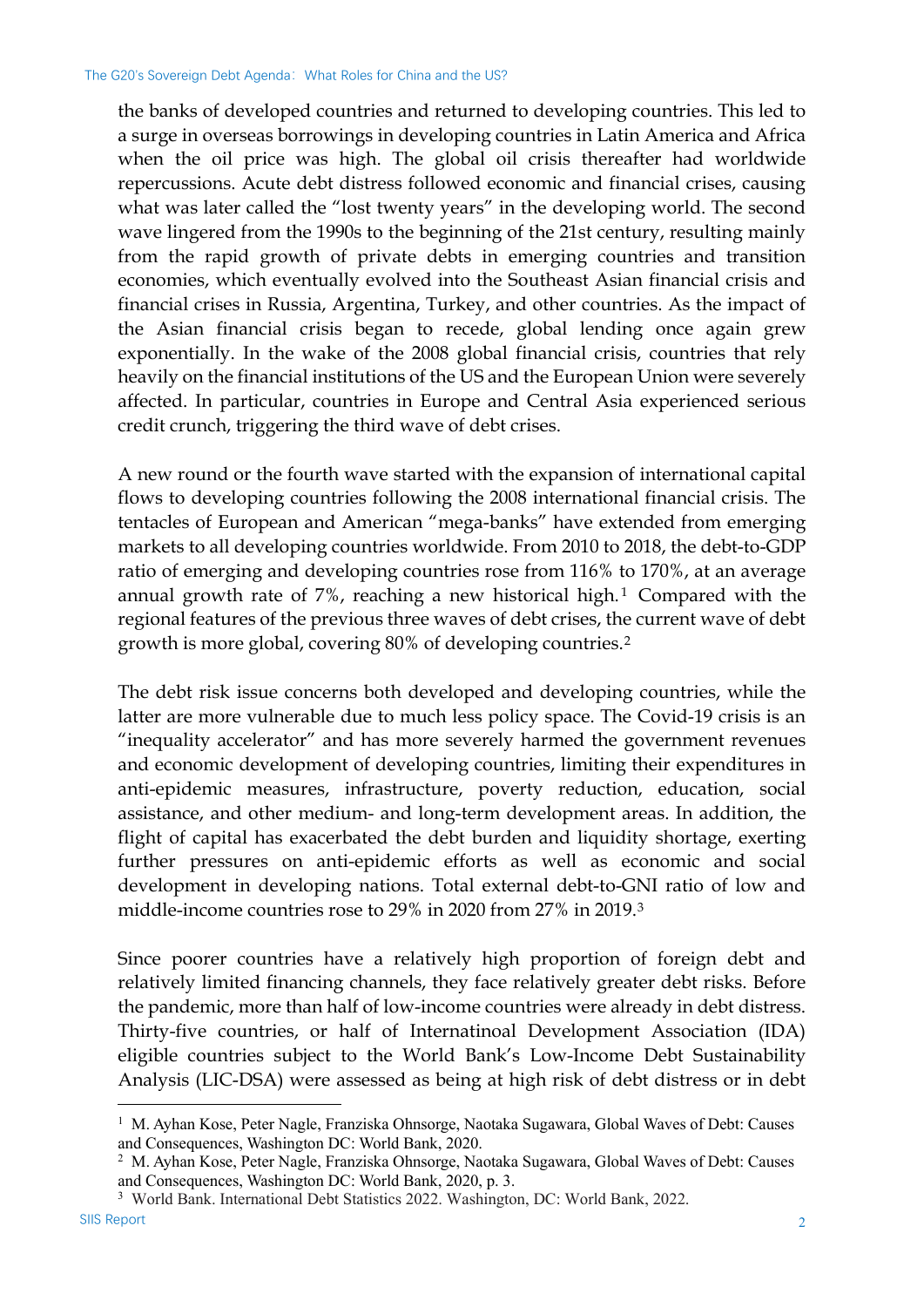distress in 2020, compared to 23% in 2013.[4](#page-10-1) The external debt stock of IDA countries rose at an average rate of 12% in 2020 to US\$860 billion, equivalent on average to 38.8% of their combined GNI, higher than other developing countries.[5](#page-10-2) In 2021, more than 30% of tax revenues in about 35% of low-income countries and 75% of emerging market countries will be used to repay sovereign debt.<sup>[6](#page-10-3)</sup> These countries maintain a fragile balance of payments under a "high debt, high expenditure, and low growth" model. When the coronavirus pandemic deals a severe blow to the national economy, reduces foreign exchange reserves, and depletes external capital inflows, this balance is easily broken. Given their limited financial resources, these countries have to choose between debt repayment and development expenditure, or to make a trade-off between a debt crisis or a development crisis[.7](#page-10-4)

In November 2020, Zambia defaulted on its debt due to failure to repay the interest on Eurobond holders, which aroused widespread public concern. With the sweeping fiscal and monetary policies in advanced economies, the flight of capital in the developing world has slowed down since April 2020 and developing nations have been exempted from a systemic debt crisis. The International Monetary Fund (IMF) and multilateral development banks have also provided large emergency liquidity support. However, it is worth noting that developing countries have benefited unevenly, and the debts of countries with poor fundamentals have further deteriorated, and once the blanket stimulus policies of advanced economies are phased out, the risk of unsustainable debt will only increase.

#### <span id="page-10-0"></span>**Shared Interests and Common Responsibilities of China and the US**

China is often allegedly held responsible for the rising debt in developing countries, thus conveniently becoming the scapegoat for the looming debt risks. However, the problem has deep-seated structural and systemic causes. Specifically, the extraordinary macroeconomic policies are the structural drivers, while the insufficient debt utilization capacity in developing countries and the fluctuant global economic environment are the deep causes. In fact, the debt problem of developing countries reflects the expansion of the global financial system and the trend of a indebted world economy led by advanced economies, bringing systemic challenges for global sustainable development. As key actors and stakeholders in the world financial system, China and the US share common responsibilities in tackling the challenges for stability of the system, which is also in the interests of both countries.

*The US as the "super regulator" for global debt market*

As the issuer of the US dollar, the US is the real driver behind the expansion of the

<sup>4</sup> World Bank. International Debt Statistics 2022. Washington, DC: World Bank, 2022.

<sup>5</sup> World Bank. International Debt Statistics 2022. Washington, DC: World Bank, 2022.

<sup>6</sup> IMF, World Economic Outlook, Update of Oct., 2020.

<span id="page-10-4"></span><span id="page-10-3"></span><span id="page-10-2"></span><span id="page-10-1"></span>SIIS Report 3 <sup>7</sup> Ben Parker, "The Debt Crisis Looming for Poor Countries", The New Humanitarian, Oct.8, 2020.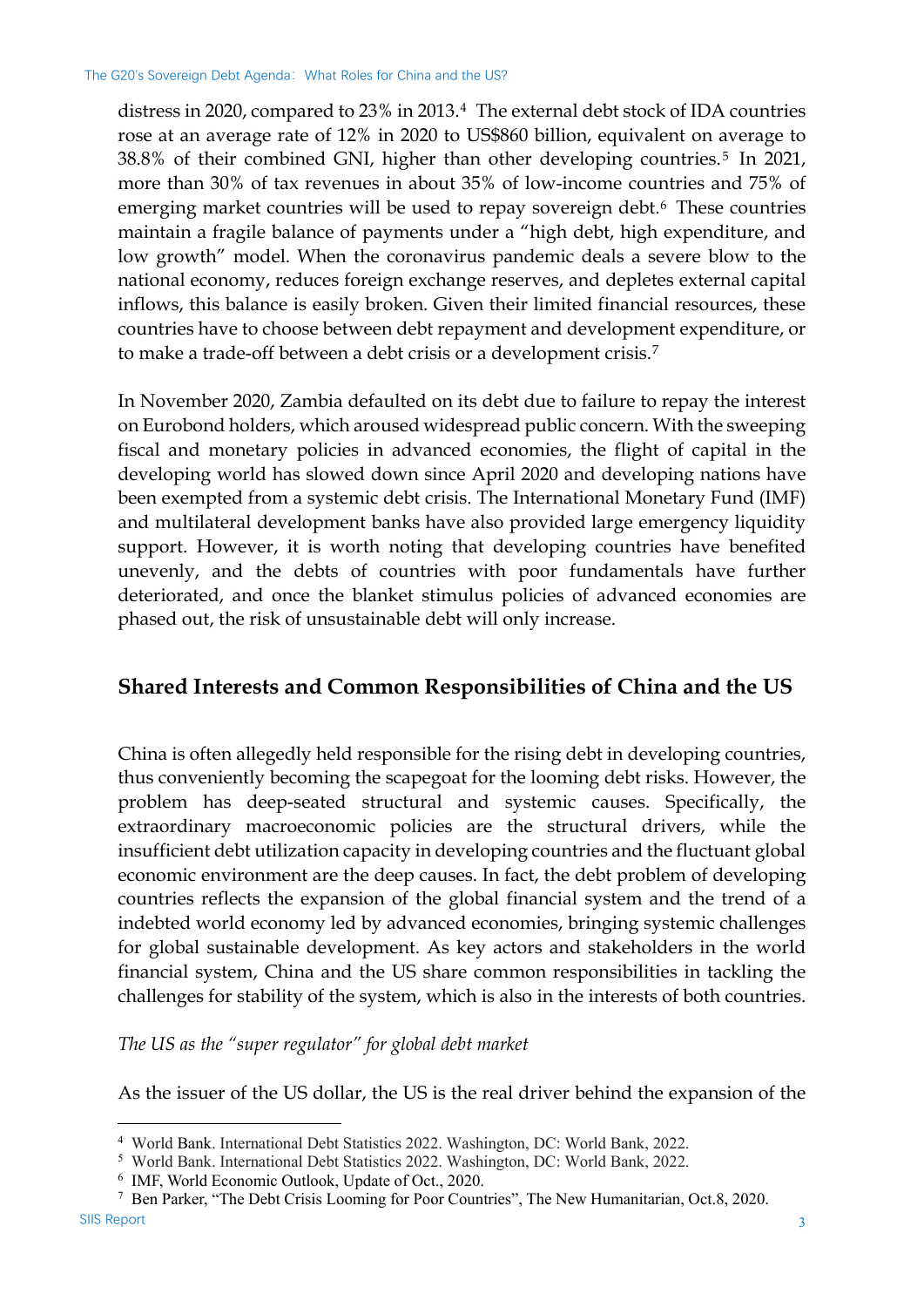global debt chain. The indispensable role of the US is mainly reflected in the following aspects.

First, any adjustment in US macroeconomic policy, in fact, has a fundamental impact on global liquidity and the debt burden of developing countries. The emergence and evolution of major sovereign debt crises in history are closely linked to the trends of the US monetary policy, and this time is no exception. After the Covid-19 pandemic that spread globally in early March 2020 triggered a plunge in stock markets in developed countries, the Federal Reserve lowered interest rates from 1.25% to 0% in less than fortnight, and restarted a US\$700 billion quantitative easing program in the form of Treasury securities and agency-backed mortgage securities, followed by allowing the target inflation rate to go beyond 2%, in order to better cope with the dramatic increase in the fiscal deficit. It is worth noting that the US is, in fact, the most indebted country in the world and has driven the latest shift in macroeconomic policy thinking. In January 2019, Olivier Blanchard, former IMF chief economist, delivered the 2019 Presidential Address at the American Economic Association (AEA) annual meeting, arguing that the levels of debt in the US were not catastrophic because the interest rate on government borrowing was below the growth rate of the economy, and the debt financing should be sustainable.[8](#page-11-0) The left took it further, arguing that the US fiscal policy should embrace the "new thinking" – the so-called "modern monetary policy", since the monetary authority can print money without limit to finance its fiscal deficit. The debate undoubtedly provided a convenient theoretical base for the US to continue to rely on the model of debt financing development, and brought about the enthusiasm for modern monetary policy in the global macroeconomics community. Since the pandemic, this "new thinking" has been gaining popularity, spreading from the US to other major economies. The US response to cope with the pandemic helps relieve the debt pressure of developing countries, but to some extent it also leads to further accumulation of the debt burdens in these countries, making them more vulnerable to debt crisis.

Second, the US has the world's most influential financial center and financial institutions, which in fact exerts significant influence on the direction of sovereign debt trading rules. The US dominance of the global financial market is reflected in not only the dominant trading currency, i.e. the US dollar, but also the fact that it is home to the most important financial institutions in the global debt chain. On the one hand, investment banks are the most influential financial institutions in the global financial system, and the US still has a commanding advantage in this regard. The largest sovereign debt restructuring deal in 2020, Argentina's US\$65 billion debt restructuring agreement, was reached by the world's largest investment management company BlackRock Inc., who negotiated the deal with the Argentine government together with two other creditor groups.[9](#page-11-1) In 1999, the repeal of the

<span id="page-11-0"></span><sup>8</sup> David Harrison and Kate Davidson, "Worry About Debt? Not So Fast, Some Economists Say," The Wall Street Journal, February 17, 2019, https://www.wsj.com/articles/worry-about-debt-not-so-fastsome-economists-say-11550414860.

<span id="page-11-1"></span><sup>9</sup> Scott Squires and Jorgelina do Rosario, "Argentina Reaches \$65 billion Restructuring Deal after Default," Bloomberg, August 4, 2020, https://www.bloomberg.com/news/articles/2020-08-04/argentina-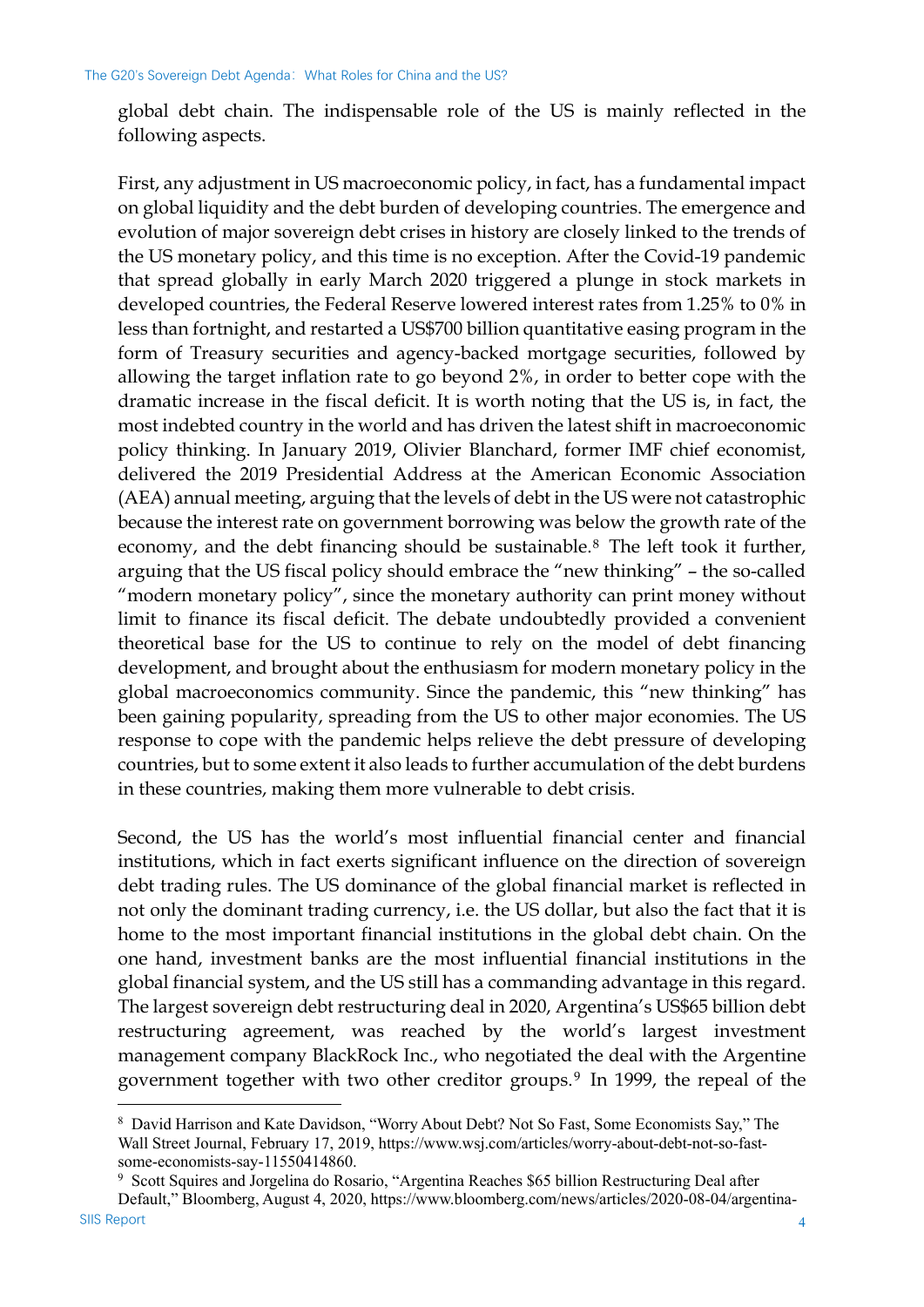Glass-Steagall Act, which removed barriers between commercial and investment banking and encouraged innovation in investment and financing instruments and the expansion of capital markets, gave birth to financial giants and provided easier access for emerging and developing countries to international capital market. On the other hand, in order to issue bonds in international capital market, developing countries need to be rated by rating agencies. The three most influential rating agencies in the world, namely Standard & Poor's, Moody's, and Fitch, are all American companies, and they make the rules on market access and trading in the global sovereign bond market. The influence of these agencies and investment banks has been growing as the form of sovereign debt has shifted from bank loans to securities since the 1990s. In addition, to date there is no international legal mechanism for sovereign debt dispute settlement. Disputes are mainly settled according to the domestic law chosen by the relevant parties; courts in the major international financial centers such as New York, London, and Frankfurt are the most common choices. Sovereign debt cases of Mexico, Argentina and other Latin American countries were taken to the federal courts in New York. It is worth noting that London, as the world's largest offshore financial center, also plays a pivotal role in the supervision and jurisdiction of sovereign debt in developing countries.

Third, as the largest shareholder of IMF and the home of many international financial institutions, the US has unparalleled influence on sovereign debt governance. Theoretically, the debt restructuring agreements are mainly reached between the creditors and debtors, while the IMF does not have the legal power. However, the IMF can play an important leveraging role in the process through its "lender of last resort" function. Either official creditors represented by the Paris Club, or commercial creditors, generally require debtor countries to obtain IMF bailout programs to ensure that they implement the necessary reforms before creditors providing sovereign debt restructuring. The central role of the IMF is to assess the debt sustainability, i.e., whether debtors are liquidity-starved or in debt unsustainability, and to decide accordingly whether to provide a bailout and the size of the bailout in the absence of a sovereign debt restructuring. This decision is the most critical step that exerts a major impact on the debt restructuring agreement between debtors and creditors. However, in view of the unpredictable economic growth of the debtors, the debt sustainability is difficult to be assessed through scientific method and relies heavily on the subjective judgment of the IMF and creditors, making the conclusions of this analysis politically charged. The US, as the largest shareholder of the IMF, has a history of mixing its political considerations with other issues and provided special favors to countries that fit its Cold War needs (e.g., Indonesia, India, Iraq, etc.), which has been criticized by many developing countries. In this regard, how the US plays its guiding role in the future is also worth observing.

*Leveraging China's role as the largest bilateral creditor*

SIIS Report 5 reaches-65-billion-restructuring-deal-after-default.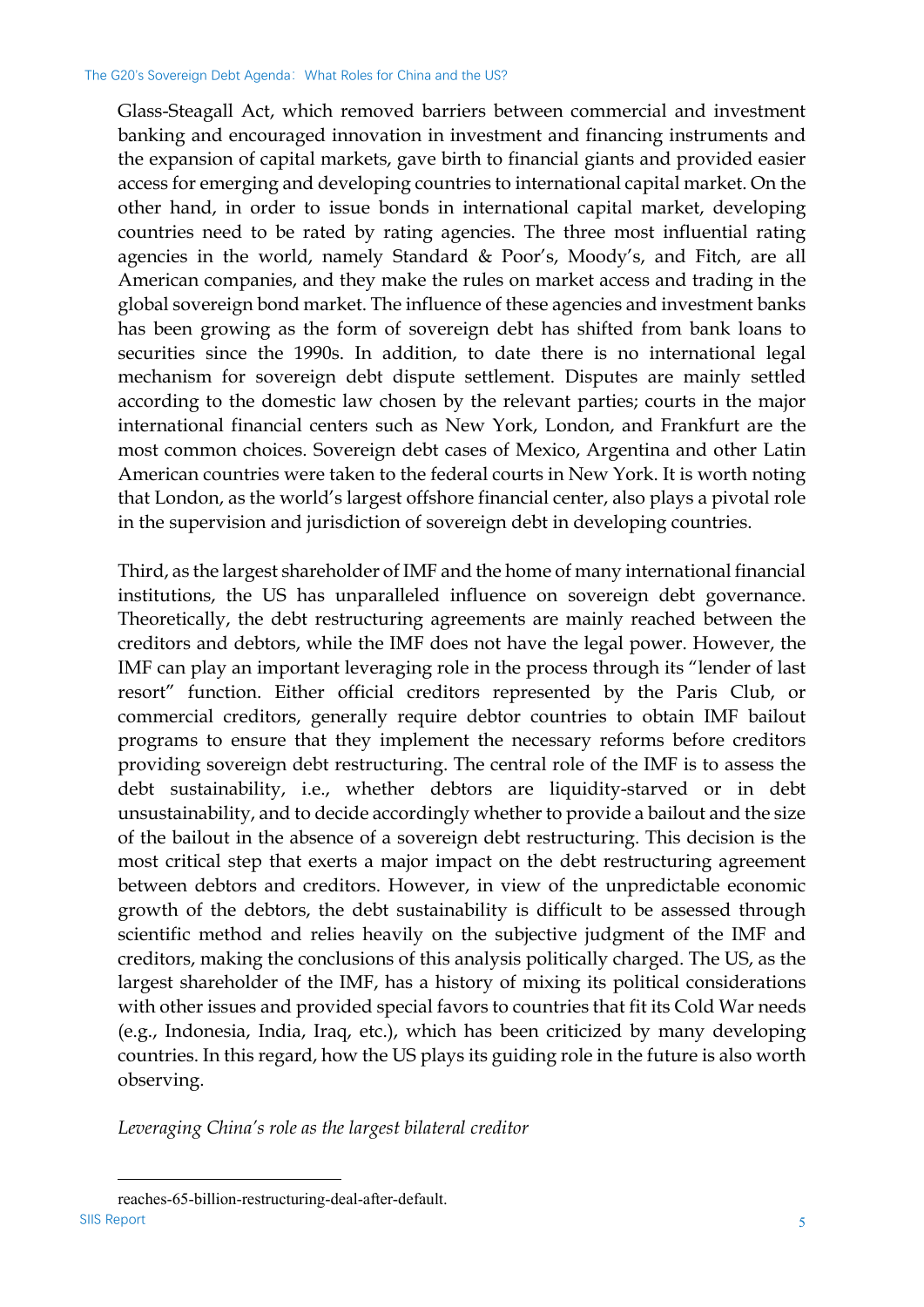In the global debt market, of which the US dollar is the main carrier, China's position is similar to where it stands in the global supply chain and the global economy – in the middle of the chain. Nonetheless, while China does not hold as much authority as the US, its influence is on the rise. On the one hand, China's financial institutions are growing rapidly and playing an essential role in providing traditional development financing to developing countries just as what the West and Japan have done in the past. The high portion of China's official lending and the shrinking of official lending of advanced economies has made China the largest official bilateral creditor in most of the countries who get Chinese loans. This new reality brings China's lending into the limelight. The size, scope, and impacts of China's lending becomes a hot topic and arouses debates as well.[10](#page-13-1) Leaving these debates alone, it is obvious that China's official lending as well as the rising of its overseas commercial lending have made China an important stakeholder of developing countries and international debt relief. On the other hand, with the rise of emerging creditors who are not members of the Paris Club, global mechanisms such as the G20 and IMF are anticipated to undertake more active roles as official creditor coordination platforms. As the world's second largest economy and the third largest shareholder in the IMF and the World Bank, China is one of the key players in global economic governance with the G20 as the main platform, and can play a more constructive role in promoting future cooperation on sovereign debt governance through aid and policy shaping.

The fact that none of the major debt crises since the 1970s have had a substantial impact on China also indicates that China lacks experience related to sovereign debt governance. Now that China is ascending to become the world's largest official bilateral creditor, it is indeed necessary to gradually increase its concessional aid and continue to strengthen government regulation, international cooperation and corporate autonomy in order to achieve debt sustainability, including greater information sharing. This new reality is making it necessary and feasible for China's interaction with the US and other stakeholders like the Paris Club.

### <span id="page-13-0"></span>**The G20 DSSI and the Common Framework: Significance and Disputes**

On April 15, 2020, the G20 announced the Debt Service Suspension Initiative (DSSI), calling on official bilateral creditors to allow the 73 poorest countries to suspend payments on their debts from May 1 through the end of 2020 to concentrate resources on fighting the pandemic.[11](#page-13-2) The initiative, firstly brought up by the World Bank

<span id="page-13-1"></span><sup>&</sup>lt;sup>10</sup> The CARI from Johan Hopkins University, Global Development Policy Center from Boston University, AidData among others have made great efforts defining China's global development financing in whole picture, or in Africa and Latin America respectively. Kevin Acker, Deborah Brautigam, "Twenty Years of Data on China's Africa Lending", CARI Briefing Paper, No.4, 2021; Ammar A. Malik, et al.Banking on the Belt and Road: Insights from a New Global Dataset of 13,427 Chinese Development Projects, AidData, William and Mary 2021.

<span id="page-13-2"></span><sup>&</sup>lt;sup>11</sup> Communiqué, Virtual meeting of the G20 finance ministers and central bank governors, Saudi Arabia, April 15, 2020.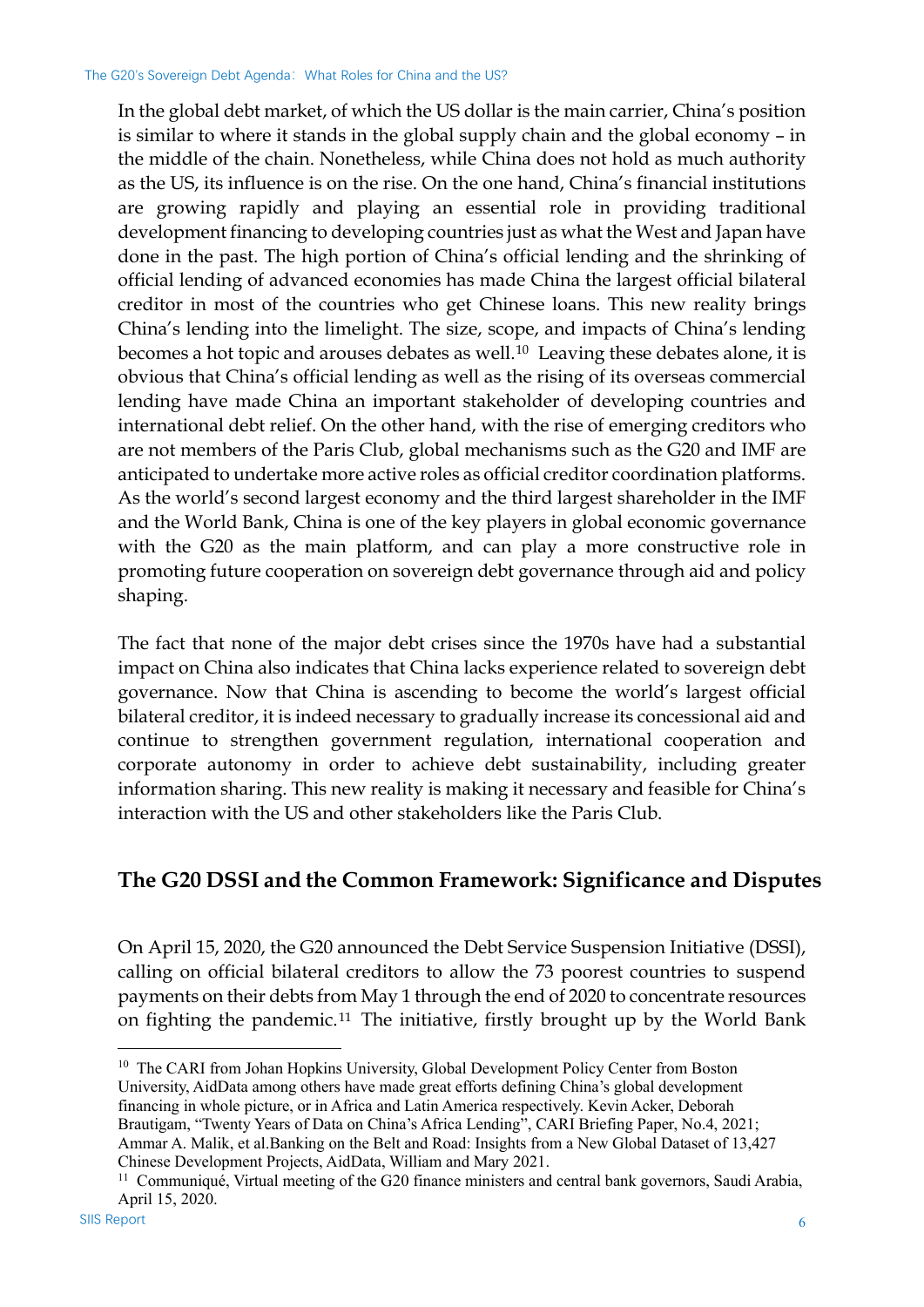Group President David Malpass on March 23 and jointly supported by the IMF Managing Director Kristalina Georgieva, took only 22 days to be adopted. As the Covid-19 crisis unfolds, the suspension period has been extended twice through the end of 2021. On November 13 of 2020, the "Common Framework for Debt Treatments beyond the DSSI" received endorsement at the G20 meeting,<sup>[12](#page-14-0)</sup> which goes beyond providing short-term liquidity, and deals with unsustainable debt for DSSI-eligible countries.

#### *The first-ever coordination between China and the Paris Club on sovereign debt*

The qualified applicant countries under the DSSI framework are IDA countries and the Least Developed Countries (LDCs) defined by the United Nations, most of which are African countries<sup>13</sup>, while other emerging economies in Latin America and the Middle East are excluded. In this sense, DSSI works similarly as Heavily Indebted Poor Countries Initiative (HIPC) in a way that eligibility is based on the level of development. But there are essential differences between the Common Framework and DSSI. Though both are applicable to poorest countries, the Common Framework mainly targets countries with inevitable default and applies on a case-by-case basis, which is fundamentally different from the HIPC. This is an experimental coordination effort by the Paris Club and the emerging G20 creditors for DSSI countries and probably more countries in the future.

According to the G20, 42 countries applied for the debt service deferral of the DSSI for an estimated USD 5.3 billion in 2020 by July 18, 2020.[14](#page-14-2) As of July 2, 2021, 45 countries have requested for the first extension of the DSSI (to June 2021) for an estimated USD 4.6 billion in the first half of 2021. [15](#page-14-3) Participation in DSSI has improved after the suspension period was extended in October 2020, though the total amount of debt relief that DSSI can provide is still limited relative to the overall debt level of developing countries. Nonetheless, DSSI and the Common Framework are of historical significance as they officially kick-start the institutional coordination between emerging G20 creditors led by China and the Paris Club on sovereign debt treatment.

https://www.mof.go.jp/english/international\_policy/convention/g20/g20\_201113\_1.pdf.

https://datatopics.worldbank.org/debt/ids/TDSSI.

<span id="page-14-0"></span><sup>&</sup>lt;sup>12</sup> Statement of the Extraordinary G20 Finance Ministers and Central Bank Governors' Meeting, Nov. 13, 2020 [Virtual],

<span id="page-14-1"></span><sup>&</sup>lt;sup>13</sup> In a total of 77 countries, 40 are in sub-Saharan Africa, 15 in East Asia and the Pacific, and 22 scattering in Latin America, South Asia, Central Asia and the Middle East. Zimbabwe, Sudan, Somalia and Eritrea are disqualified due to debt defaults on their IMF and World Bank obligations. To 10 with biggest debt service to official bilateral creditor countries are Angola, Pakistan, Kenya, Laos, Cameroon, Ethiopia, Uzbekistan, Zambia, Bangladesh and Mozambique, see

<sup>&</sup>lt;sup>14</sup> Communiqué, G20 Finance Ministers & Central Bank Governors Meeting, Saudi Arabia, July 18, 2020.

<span id="page-14-3"></span><span id="page-14-2"></span> $SIS$  Report  $\overline{7}$ <sup>15</sup> Communiqué, G20 Finance Ministers & Central Bank Governors Meeting, Italy, July 9-10, 2020.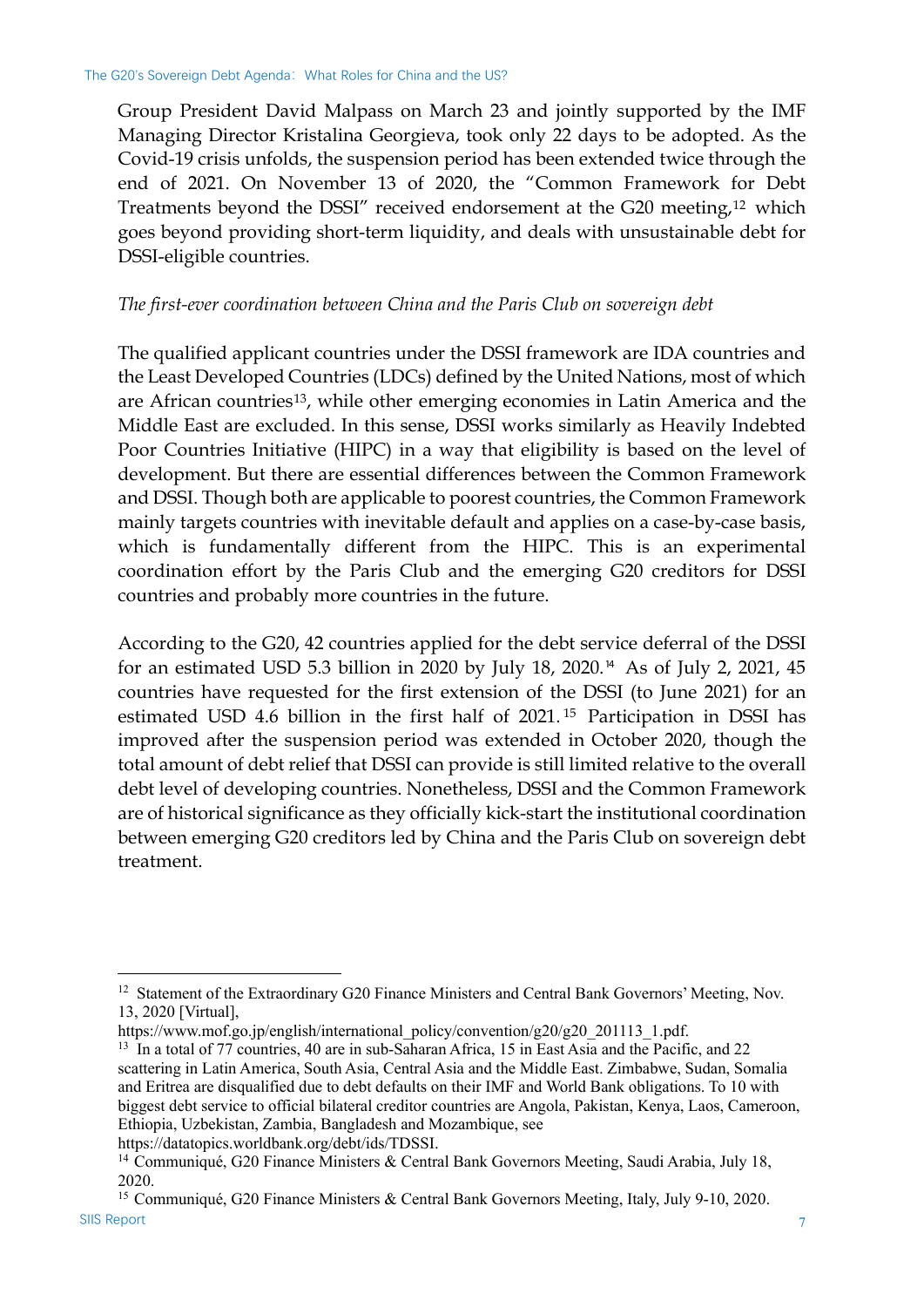#### *Disputes over the DSSI and the Common Framework*

The implementation of the DSSI has unveiled some long-existing challenges in the sovereign debt restructuring. These structural problems and controversies are even thornier to tackle in the evolving international development financing system. Meanwhile, the DSSI implementation not only exposes the different roles that China and the US play in the global debt chain but also raises disputes over who, when and how to get involved, which comes down to the essentials of cost and benefit sharing between leading Western and emerging creditor countries.

First of all, creditors of different types have uneven levels of involvement in the DSSI. The diversification of global debt structure is featured in the DSSI. Data from the World Bank shows that by the end of 2019, the long-term external public debt stock of DSSI countries totaled US\$490.1 billion, of which official multilateral debt, official bilateral debt and private debt accounts for 43%, 36% and 21% respectively. And of the US\$42.7 billion debt service payment due in 2020, 32% and 41% was due to official multilateral/bilateral creditors individually and the rest of 27% to private creditors. Notably, more than 40% of the interest due was paid to private creditors. In particular, the privately held sovereign bond was the most expensive category whose interest accounts for 32% while the principal only accounts for 6%. According to the Institute of International Finance (IIF), over the last ten years, there have been over 85 international bond issuances from 22 lower income countries, for a total of over US\$65 billion.[16](#page-15-0) Some US\$5 billion in debt service on these sovereign bonds between May 1 and the end of 2020 was equivalent to the amount that official bilateral creditors pledged to implement the DSSI in the same period of time.[17](#page-15-1) The diversity of creditors is exhibited in selected debtor countries in the following Figure 1.

In this light, the implementation of the DSSI does have its limitations. Official multilateral creditors as well as private creditors have not yet taken their actions so far although they were "strongly encouraged" and called on by the G20 to join the DSSI. For one thing, the World Bank and other multilateral development banks (MDBs) as the largest creditors, refused to participate in the DSSI since they would like to safeguard their access to low-cost financing based upon their preferred creditor status (PCS) and triple A ratings.[18](#page-15-2) Compared with private creditors, MDBs do provide lower-cost financing service. However, multilateral creditors including the IDA usually make loans to low-income countries in US dollars rather than local currencies. As a result, the intensified risks of currency depreciation in borrowing

<span id="page-15-2"></span>SIIS Report 80 and 80 and 80 and 80 and 80 and 80 and 80 and 80 and 80 and 80 and 80 and 80 and 80 and 80 and 80 and 80 and 80 and 80 and 80 and 80 and 80 and 80 and 80 and 80 and 80 and 80 and 80 and 80 and 80 and 80 and [http://pubdocs.worldbank.org/en/976541595021399817/DSSI-Explanatory-Note.pdf.](http://pubdocs.worldbank.org/en/976541595021399817/DSSI-Explanatory-Note.pdf)

<span id="page-15-0"></span><sup>&</sup>lt;sup>16</sup> "IIF Letter To G20 Regarding The Debt Service Suspension Initiative (DSSI)", Sept 22, 2020, https://www.iif.com/Publications/ID/4097/IIF-Letter-To-G20-Regarding-The-Debt-Service-Suspension-Initiative-DSSI.

<span id="page-15-1"></span><sup>&</sup>lt;sup>17</sup> "IIF Letter To G20, IMF, World Bank and Paris Club On the Private Sector Terms of Reference for the G20/Paris Club DSSI", May 28, 2020,

https://www.iif.com/Portals/0/Files/content/Regulatory/Cover%20letter%20for%20Voluntary%20Private %20Sector%20Terms%20of%20Reference%20for%20DSSI\_vf.pdf.

<sup>&</sup>lt;sup>18</sup> "Protecting the Poorest Countries: Role of the Multilateral Development Banks in Times of Crisis"("Joint MDB Note"), Explanatory Note, July 7, 2020,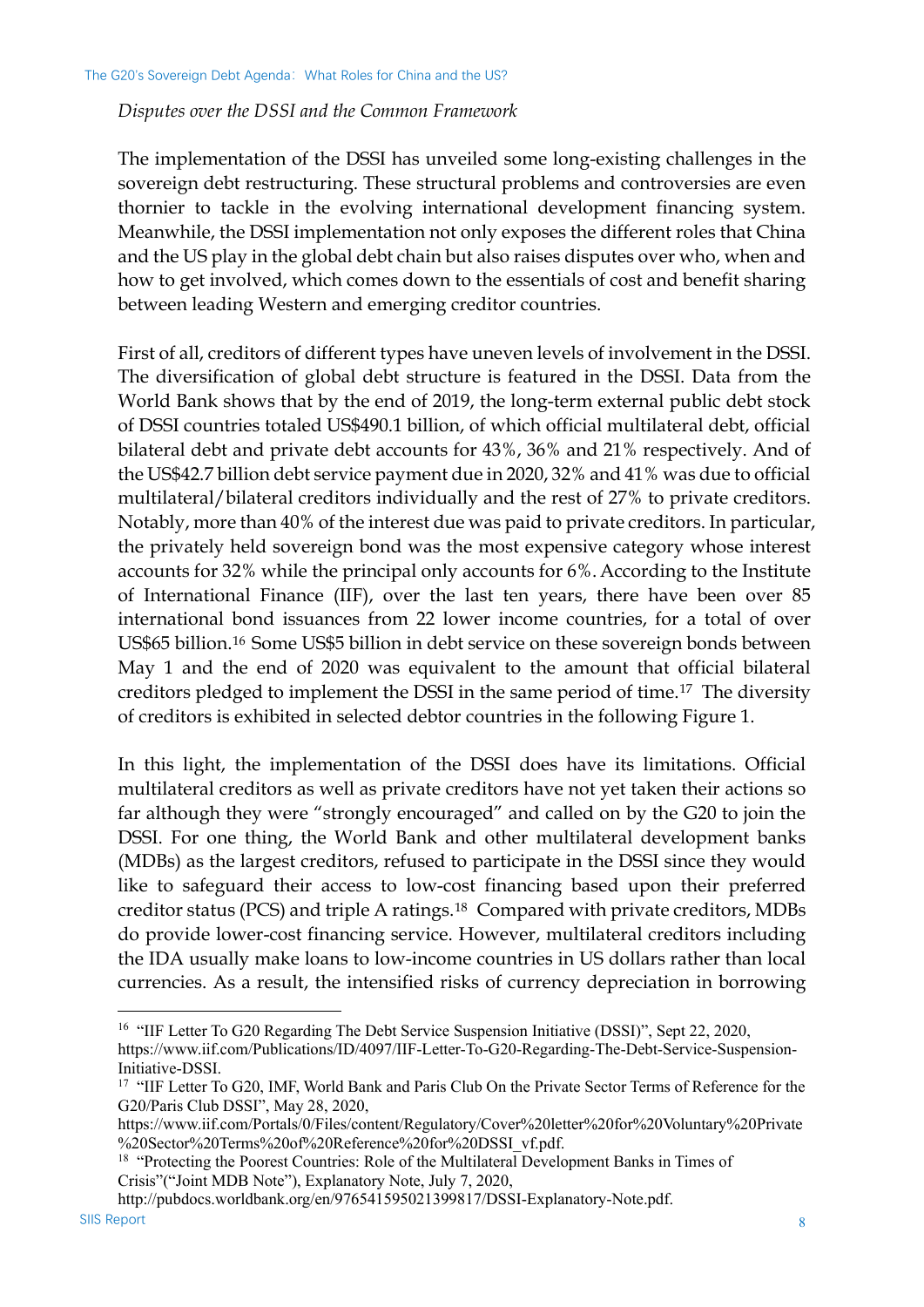countries have taken the heaviest toll on their long-term debt sustainability[.19](#page-16-0) **Figure 1. The composition of external debt of selected countries by creditors by the end of 2019.**



Source: World Bank, DSSI. Note that Ghana does not participate in the DSSI.

For another thing, private creditors facing more stringent market constraints were only willing to follow suit on a voluntary basis after official bilateral creditors joined the DSSI. To date, private creditors especially those sovereign bond holders have not played any role in the DSSI implementation. In the meantime, private creditors have not received any formal requests for forbearance from DSSI countries which could trigger an event of default and lead to rating downgrades and difficulties of financing in the capital markets.  $20$  After further clarification was given by international agencies, the DSSI finally observed significant increase of requests. Once skeptical about the DSSI, Kenya decided to join the initiative at the beginning of 2021. And in November 2020, Zambia announced its debt default after opting out of the Eurobond repayment, for private creditors, particularly Eurobond holders, now own more than half of Zambia's external debt. The case exemplifies that debt pressure and stakes of debt default are much higher for those with extraordinary levels of private debt, which serves as a wake-up call for other African nations in a similar situation including Côte d'Ivoire, Ghana and Chad.

The Common Framework to address unsustainable sovereign debt requires participation of private creditors in the DSSI together with official bilateral creditors under the comparability of treatment clause. However, this requirement is not easy to be well enforced. Private creditors have not shared equally in the burden of the substantial debt relief under the HIPC in 1996. In fact, many private creditors whose claims were repudiated or restructured during these initiatives have successfully sued for full repayment.<sup>[21](#page-16-2)</sup> About 90% of newly-issued international sovereign bonds

<sup>21</sup> Skylar Brooks, Martin Guzman, Domenico Lombardi and Joseph E. Stiglitz, "Identifying and

<span id="page-16-0"></span><sup>&</sup>lt;sup>19</sup> Ruurd Brouwer, "Multilateral development banks are part of the problem", Financial Times, Oct. 9, 2019.

<sup>&</sup>lt;sup>2015</sup>. Progress Update on Private Sector Engagement in the G20 Debt Service Suspension Initiative (DSSI), Institute of International Finance, July 14, 2020, [https://www.iif.com/Publications/ID/4003/Progress-](https://www.iif.com/Publications/ID/4003/Progress-Update-on-Private-Sector-Engagement-in-the-G20-Debt-Service-Suspension-Initiative-DSSI)[Update-on-Private-Sector-Engagement-in-the-G20-Debt-Service-Suspension-Initiative-DSSI.](https://www.iif.com/Publications/ID/4003/Progress-Update-on-Private-Sector-Engagement-in-the-G20-Debt-Service-Suspension-Initiative-DSSI)

<span id="page-16-2"></span><span id="page-16-1"></span>SIIS Report 9 Resolving Inter-creditor and Debtor-Creditor Equity Issues in Sovereign Debt Restructuring", Center for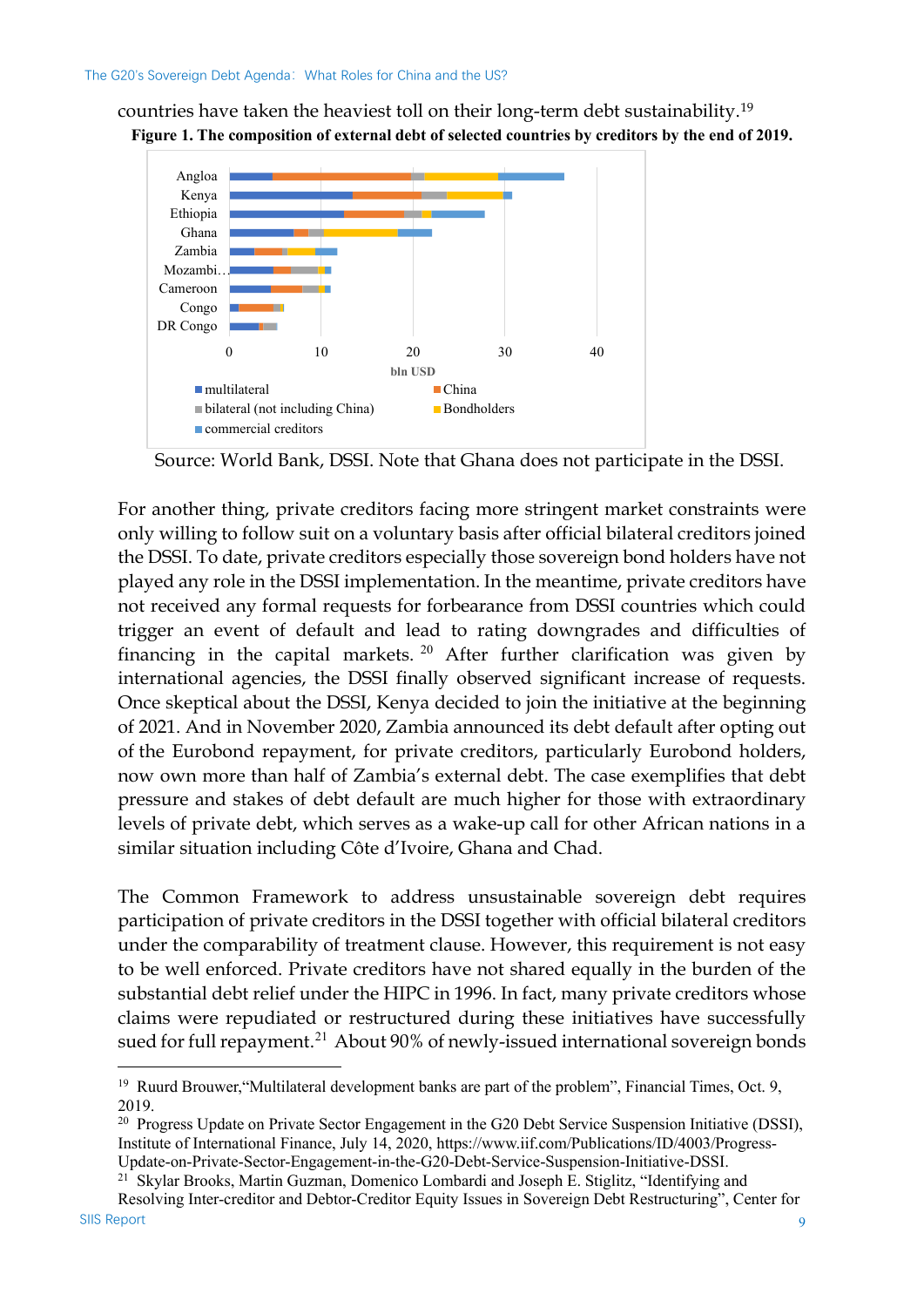by low-income economies since October 2014 included enhanced Collective Action Clauses (CACs), broadly in line with the rate observed in more advanced economies. Nevertheless, as the total size of DSSI countries' bond debt is relatively limited, it will be much easier for bondholders to obstruct the debt restructuring process, which poses considerable challenges for low-income economies to manage their sovereign bond debts. $^{22}$  $^{22}$  $^{22}$ 

To sum up, official bilateral creditors, widely regarded or designated as "frontrunners", actually take more responsibilities than other creditors either under the DSSI or the Common Framework. According to the World Bank's data,<sup>[23](#page-17-1)</sup> by 2019, China holds about 60% of the official bilateral debt for DSSI countries, and has become the largest contributor to the implementation of DSSI. By contrast, the Paris Club creditors hold a little more than 20% of the total, in which France and Japan are two largest creditors, and the US accounts for just about 1% of the total.<sup>[24](#page-17-2)</sup> For all the first three applicants for the Common Framework treatments, i.e., Chad, Ethiopia and Zambia, the US is not in the group of their official bilateral creditors.<sup>[25](#page-17-3)</sup> Nonetheless, the US is often a key source of private creditors. For example, in the case of Ethiopia, about 25% of non-official, external public debt is held by creditors of the US by 2020, similar to that of China. (Figure 2) This Ethiopia's debt composition also exhibits the very wide diversity of external creditors, including 18 official bilateral creditors and 15 source countries for non-official creditors in total, $^{26}$  $^{26}$  $^{26}$ and the important leveraging role China and the US should play. Perhaps contrary to the discourse, China was often found to be in a disadvantaged position to make more flexible concessions for debt restructuring, $27$  while the US often delayed the debt restructuring process in the Paris Club in history, even though it was not the largest creditor in the group.<sup>[28](#page-17-6)</sup>

International Governance Innovation (CIGI) Policy Brief No. 53, January 12, 2015.

<span id="page-17-0"></span><sup>&</sup>lt;sup>22</sup> "The Evolution of Public Debt Vulnerabilities in Lower Income Economies", IMF Policy Paper, Feb., 2020; "The International Architecture for Resolving Sovereign Debt Involving Private Sector Creditors-Recent Developments, Challenges and Reform Options", International Monetary Fund, Sept. 23, 2020.

<span id="page-17-1"></span><sup>&</sup>lt;sup>23</sup> https://www.worldbank.org/en/topic/debt/brief/covid-19-debt-service-suspension-initiative.<br><sup>24</sup> The authors' calculation based on the World Bank's data.

<span id="page-17-3"></span><span id="page-17-2"></span><sup>25</sup> [https://www.worldbank.org/en/topic/debt/brief/covid-19-debt-service-suspension-initiative.](https://www.worldbank.org/en/topic/debt/brief/covid-19-debt-service-suspension-initiative) 26 [https://datatopics.worldbank.org/dssitables/annual/ETH, updated Oct 10, 2021.](https://datatopics.worldbank.org/dssitables/annual/ETH.)

<span id="page-17-5"></span><span id="page-17-4"></span><sup>&</sup>lt;sup>27</sup> Kevin Acker, Deborah Brautigam, and Yufan Huang, "Debt Relief with Chinese Characteristics", Working Paper No. 2020/39, China Africa Research Initiative, School of Advanced International Studies, Johns Hopkins University, Washington, DC, 2020, http://www.sais-cari.org/publications.

<span id="page-17-6"></span><sup>&</sup>lt;sup>28</sup> John Hurley, "The Paris Club: Will the US Be Asked to Leave?", Center for Global Development, April 3, 2018, https://www.cgdev.org/blog/paris-club-will-united-states-be-asked-leave.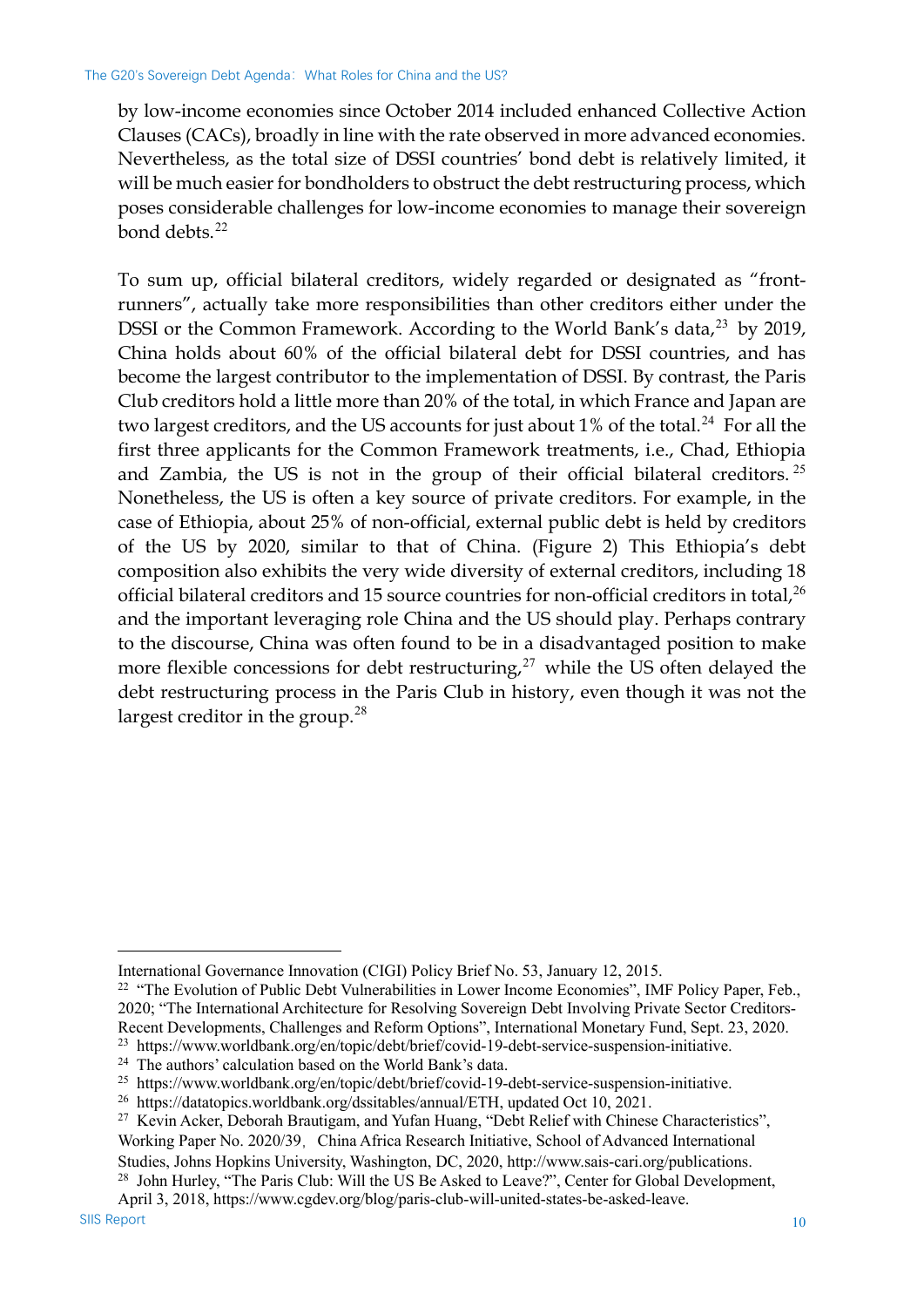

**Figure 2. the Structure of Ethiopia's debt service to private creditors in 2021**

Source: World Bank, In thousand USD.

Secondly, a relevant challenge is how to define official and non-official (private) creditors and particularly the role of national development banks. David Malpass, President of the World Bank Group, made his remarks in the virtual G20 Finance Ministers and Central Bank Governors Meeting on July 18, 2020 that the China Development Bank as an official bilateral creditor should have its full participation in the DSSI. From the US and Group of Seven (G7) perspective, all China's state-owned enterprises benefit from explicit and implicit government guarantees and should take part in the debt relief effort.<sup>[29](#page-18-0)</sup> Nevertheless, the dividing line on whether Chinese loans are considered "official bilateral credits" in Beijing is whether there is a government-to-government agreement. And in most cases, lines of credit from China Exim Bank are preceded by an inter-governmental framework agreement signed by the Chinese Ministry of Commerce and its counterpart of host countries. While China Development Bank only provides commercial loans without any signature of a Chinese government ministry.[30](#page-18-1)

The vague status of development banks in the DSSI implementation also reflects the regulatory conundrum behind the revival of development banks worldwide. Treated as commercial banks by rating agencies while as official creditors by the DSSI, development banks are struggling with double pressures in a challenging regulatory landscape. This reality appears to contradict the mission of development banks to integrate government and market functions. However so far, on the proposal of President Xi Jinping, the China Development Bank participated in the DSSI implementation on a case-by-case basis, which can be a good example for future cooperation on debt treatments within the G20 framework, although a consensus is urgently needed to settle relevant disputes. Further, as the Common Framework requires mandatory participation of both official and private creditors, the identity distinction is much less relevant.

<span id="page-18-0"></span><sup>&</sup>lt;sup>29</sup> Andrea Shalal, "G7 ministers urge full implementation of G20 debt freeze: U.S. Treasury", Reuters, July 13, 2020; Jeremy Mark, "Where does China really stand on debt relief?", June 8, 2020, The Atlantic Council, [https://www.atlanticcouncil.org/blogs/new-atlanticist/where-does-china-really-stand-on-debt](https://www.atlanticcouncil.org/blogs/new-atlanticist/where-does-china-really-stand-on-debt-relief/)[relief/.](https://www.atlanticcouncil.org/blogs/new-atlanticist/where-does-china-really-stand-on-debt-relief/)

<span id="page-18-1"></span><sup>&</sup>lt;sup>30</sup> Yufan Huang and Deborah Brautigam, "Putting a Dollar Amount on China's Loans to the Developing World", The Diplomat, June 24, 2020, https://thediplomat.com/2020/06/putting-a-dollar-amount-onchinas-loans-to-the-developing-world/.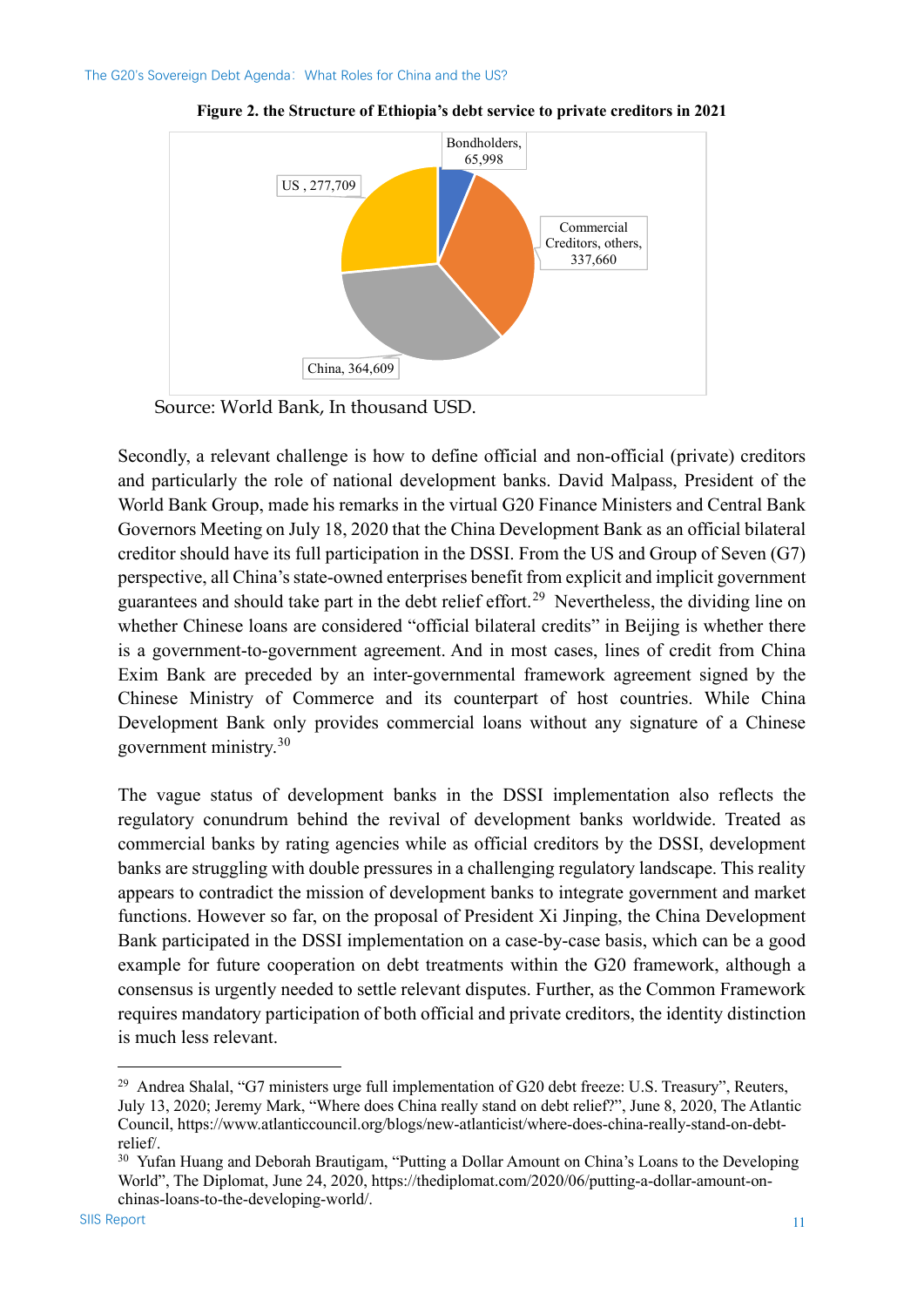Thirdly, China and the US prioritize different conditionalities for debt treatment under the DSSI and the Common Framework. DSSI borrowers are required to make commitments as such: 1) use freed-up resources to increase social, health and economic spending in response to the crisis; 2) disclose all public sector financial commitments (debt); 3) limit nonconcessional borrowing during the debt suspension period to levels agreed under the DSSI, or the IMF's Debt Limits Policy (DLP) and the World Bank's non-concessional borrowing policies. Evidently, the DSSI is designed for dual purposes. Apart from releasing fiscal resources in the poorest countries to combat the Covid-19 pandemic, western creditors take the DSSI as a good opportunity of pushing poor countries to strengthen fiscal discipline, manage debt sustainability and particularly improve their debt information sharing.

Debt transparency is an obvious point of contention. Asymmetric information between debtors and creditors is regarded as one of the basic and universal problems in the sovereign debt restructuring process,  $31$  which has also become a focus of sovereign debt governance in International Financial Institutions (IFIs). Although the DSSI asks debtor countries to share information while "respecting commercially sensitive information", the US along with other members in the G7 asks for "full transparency". In June 2020, G7 Finance Ministers issued a statement on debt transparency and sustainability before the G20 annual meeting, calling all IFIs, borrowers and creditors to work together on strengthening public reporting of debt data used in debt sustainability analyses, including a breakout by external creditor and more thorough coverage of contingent liabilities, state-owned enterprise debt, and collateralized financing.<sup>[32](#page-19-2)</sup> In this light, the true aim behind the G7's efforts on promoting the DSSI is really beyond the DSSI per se, which is to advance their agenda of debt transparency and shift major obligations to official bilateral creditors.

Obviously, necessary debt transparency and information sharing are crucial for evaluating debt risks and conducting collective debt treatments effectively. Indeed, the more sophisticated financial instruments used in infrastructure finance, such as the public-private partnership (PPP) and Special Purpose Vehicles (SPV), are bringing new challenges for debt transparency both domestically and internationally. But these techniques were not invented by Chinese companies and should not be regarded as a unique "China problem", as a US government-sponsored study argues.<sup>[33](#page-19-3)</sup> However, there is too much politicization of the "debt" transparency", which is not useful for the issue to be solved.

### <span id="page-19-0"></span>**China-US Cooperation within the G20 Framework**

The rise of debt risks in developing countries is a key issue of global development

<span id="page-19-1"></span><sup>&</sup>lt;sup>31</sup> Lee Buchheit, Guillaume Chabert, Chanda DeLong, and Jeromin Zettelmeyer, "How to Restructure Sovereign Debt: Lessons from Four Decades", Peterson Institute for International Economics, May 2019, https://www.piie.com/system/files/documents/wp19-8.pdf.

<span id="page-19-2"></span><sup>&</sup>lt;sup>32</sup> "Statement of the G7 Finance Ministers on Debt Transparency and Sustainability", June 3, 2020, https://home.treasury.gov/news/press-releases/sm1023.

<span id="page-19-3"></span><sup>&</sup>lt;sup>33</sup> Ammar A. Malik, et al.Banking on the Belt and Road: Insights from a New Global Dataset of 13, 427 Chinese Development Projects, AidData, William and Mary, 2021.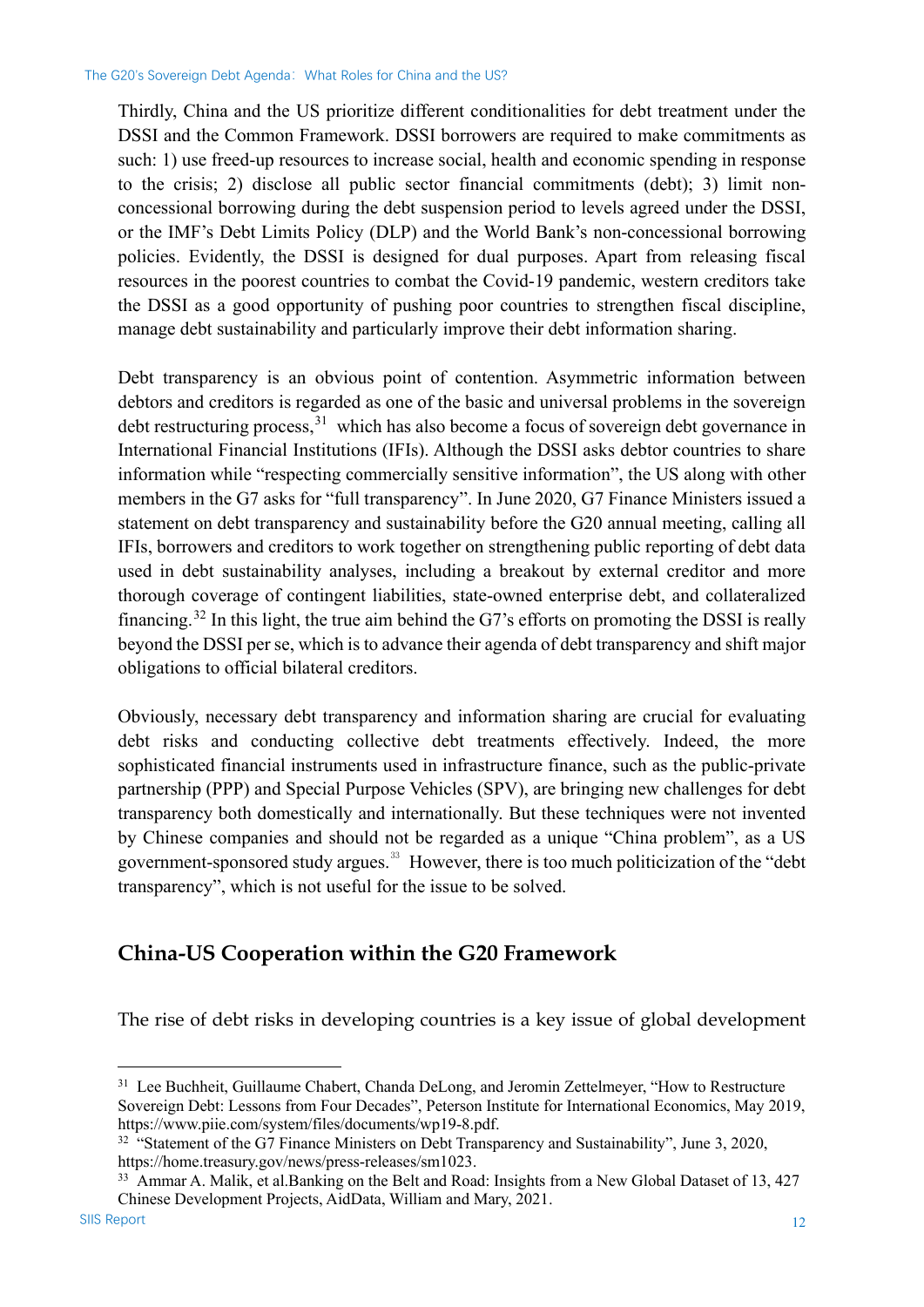governance, which calls for shared responsibilities of major countries. China and the US, both as important partners for developing countries and key players in global financial market, hold common interests and extensive space for debt cooperation. It should be acknowledged that both have made due contributions to help developing countries fighting the pandemic and preventing debt crises. On the part of China, it is by far the leading contributor to the DSSI implementation and has approved the Common Framework for further unsustainable debt treatments, which demonstrates China's open-mindedness and dedication in sovereign debt governance as a first-time participator in such multilateral coordination process. In addition, China has provided debt bailout to low-income countries through the IMF's disaster-relief instruments, while offering direct debt relief to some African nations.[34](#page-20-0) Other than financial assistance and policy tools, China has consistently carried forward down-to-earth development cooperation to help with economic recovery in Africa and tackle debt conundrums in the developing world. On the part of the US, since inauguration, the Biden-Harris administration has departed from Trump's unilateralism, making promises of strengthening support for international development. For instance, among other practical means like facilitating an agreement between G7 and G20, backing the IMF for a new US\$650 billion Special Drawing Rights (SDR) allocation is indeed a constructive measure to better support low-income countries.

It is also encouraging that China and the US are co-chairing G20 Sustainable Finance Working Group, which is re-established and elevated from the former Sustainable Finance Study Group, under the Italian G20 Presidency. The Working Group commits to allow for flexibility, avoid the one-size-fits-all approach, and keep in mind the specific needs of the lower income countries as well as the vulnerable countries.  $35$  It is a "positive step" for the world that the US and China are cooperating on sustainable finance within G20.[36](#page-20-2)

Nevertheless, visible obstacles still stand in the way of China-US cooperation, bringing uncertainties to sovereign debt governance within the G20 framework. To jointly work out effective solutions for debt problems in the developing world, we believe that the two countries need to strengthen communication and coordination in the following areas.

First and foremost, the two countries should put politics right and prioritize cooperation on sovereign debt treatment and sustainable development. China and the US ought to seek cooperation rather than confrontation in the DSSI and the Common Framework, both as stakeholders for sustainable growth of the world.

<span id="page-20-0"></span><sup>&</sup>lt;sup>34</sup> "Interviews on G20 Finance Ministers and Central Bank Governors Meeting", Ministry of Finance, People's Republic of China,

http://wjb.mof.gov.cn/ywwz\_14955/news/mn/202011/t20201104\_3616895.htm.

<span id="page-20-1"></span><sup>35</sup> "G20 Sustainable Finance Working Group", April 16, 2021, https://www.g20.org/g20-sustainablefinance-working-group.html.

<span id="page-20-2"></span><sup>36</sup> "U.S.-China cooperation on sustainable finance "positive step" for world: IMF chief", Xinhua, April 15, 2021.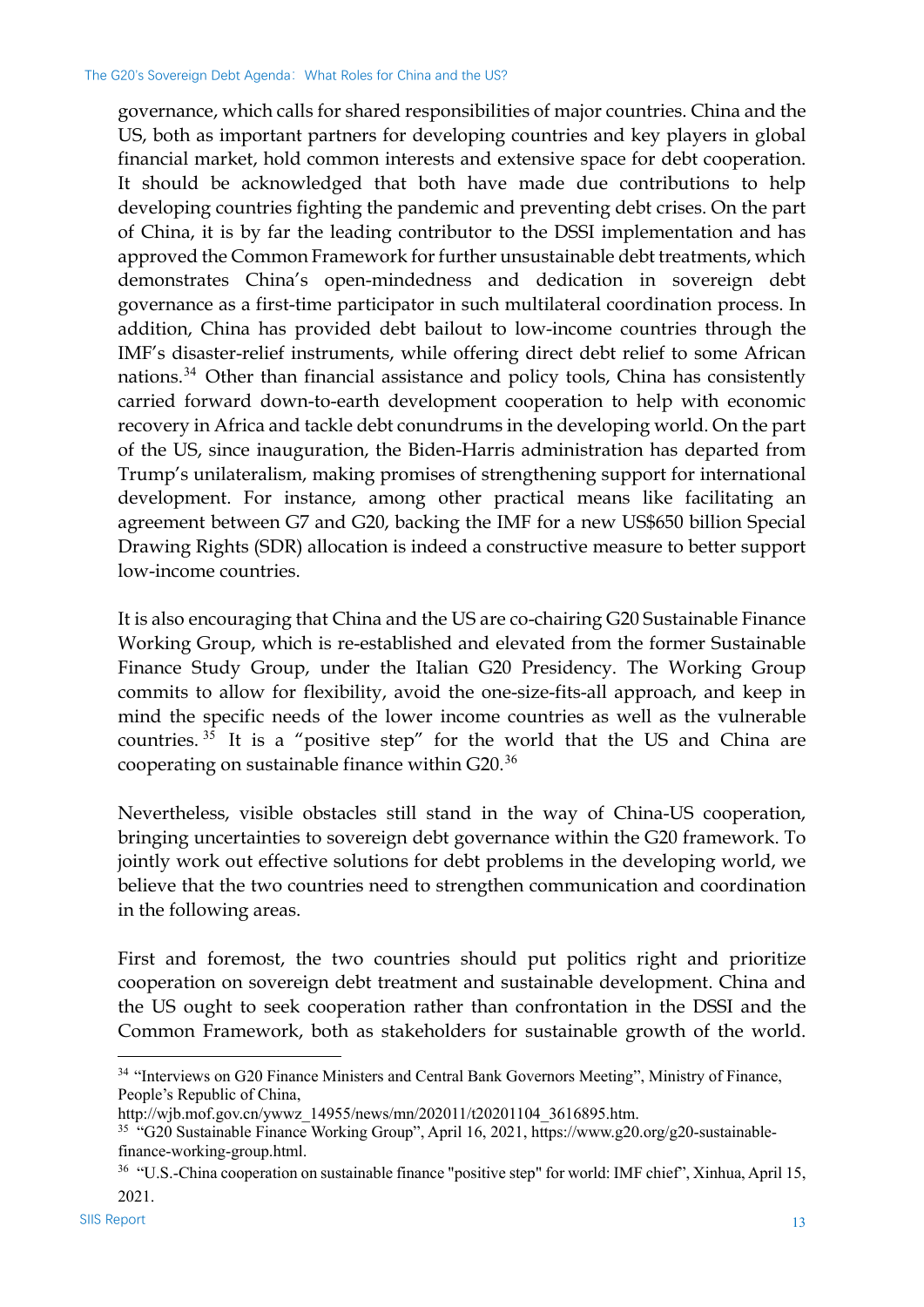Especially the US should perceive China's participation in international debt treatment in a rational manner, rather than based on fallacies, such as the so-called "debt trap diplomacy". During the Trump administration, the spread of the pandemic further exacerbated geopolitical containment against China, among which the sovereign debt issue was hyped up by US politicians as an easy tool to frame and attack China. Although slanders like the "debt trap" and "predatory country" have been refuted by solid research findings of many renowned international scholars,  $37$ such toxic allegations linger, posing serious impediments to China-US cooperation. This discourse must be reversed.

On the other hand, China should also address the concerns of the US and outside world, such as the issue of debt transparency. The two countries should tackle the issue of development finance transparency, which is far beyond China's debt transparency alone, as a common challenge they face. It takes time for China to build its central monitoring system for its overseas development projects; but a clear commitment is useful. The G20's DSSI and the Common Framework are evidences of China's progress on this aspect. China International Development Cooperation Agency (CIDCA), together with Chinese Ministry of Foreign Affairs and Ministry of Commerce, co-issued the new Administrative Measures for Foreign Aid in August 2021, mandating establishment of foreign aid statistical system for collection and aggregation of foreign aid data and information.<sup>[38](#page-21-1)</sup> This commitment is a very timely one and should be implemented in a solid approach. It can also serve as a milestone for China to enhance coordination with Organization for Economic Co-operation and Development (OECD) on rules of aid and broader development finance instruments. In sum, both sides need to work on basic facts, clarify the substance of the issue, bridge understandings, build consensus, and eventually find a way for rational communications and collaborations on practical terms. Only when the China-US political relationship is back on track, can the two countries achieve meaningful cooperation in developing countries, and advance concerted efforts of the entire international community to tackle urgent challenges, so as to harvest for early recovery of global industrial chain, value chain and the world economy at large.

Second, the two countries should lead in coordinating macroeconomic policies, managing the global debt risks and mobilizing new resources for alleviating the debt burdens of the debtor countries. China and the US need to formulate respective macroeconomic policies more from the perspective of global development and stability, by means of leveraging new and much-needed financial assistance to

<span id="page-21-0"></span><sup>&</sup>lt;sup>37</sup> Deborah Brautigam, "A Critical Look at Chinese 'Debt-trap Diplomacy': the Rise of a Meme", Area Development and Policy, Vol.5, No.1, 2020; Lee Jones, Shahar Hameiri, "Debunking the Myth of 'Debt-Trap Diplomacy': How Recipient Countries Shape China's Belt and Road Initiative", Chatham House, August 20, 2020; Roland Rajah, Alexandre Dayant, Jonathan Pryke, "Ocean of Debt? Belt and Road and Debt Diplomacy in the Pacific", Lowy Institute, October, 2019; Deborah Brautigam, Meg Righmire, "The Chinese 'Debt Trap' is a Myth", The Atlantic, Feb.6, 2021.

<span id="page-21-1"></span>https://www.theatlantic.com/international/archive/2021/02/china-debt-trap-diplomacy/617953/. <sup>38</sup> "Administrative Measures for Foreign Aid", China International Development Cooperation Agency, together with Chinese Ministry of Foreign Affairs and Ministry of Commerce, Aug. 31, 2021, http://www.cidca.gov.cn/2021-08/31/c\_1211351312.htm.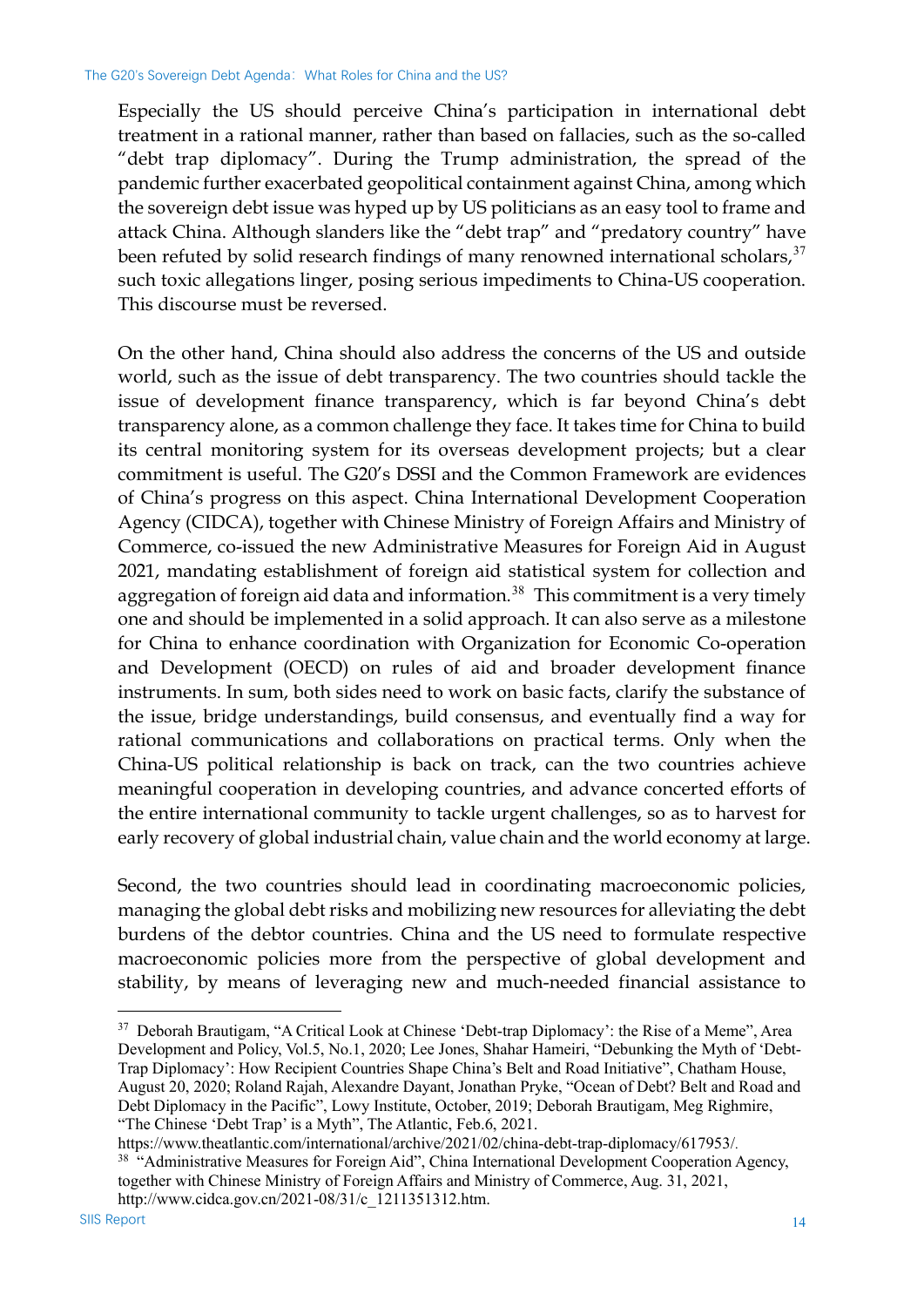alleviate debt burdens of the DSSI countries. In particular, as the US occupies the high ground in the global debt chain, both as the issuer of the US dollar and regulator with de facto judicial jurisdiction over relevant debt contracts, the US plays a definitive role in shaping the global liquidity and the debt situation in underdeveloped countries. The extraordinary policies formulated as the US response to the pandemic may expedite the world economic recovery. However, the accompanied rising inflationary pressures throughout the world as well as the markets' expectation of an increase in interest rates will consequently bring about uneven benefits between the North and the South and may deteriorate the debt burden in developing countries. In this context, apart from the joint implementation of the DSSI and the Common Framework, the two countries should work together to enhance global liquidity governance and ease the impact of the adjusted macroeconomic policies on the debtor nations. As the biggest official bilateral creditor, China should also persistently strengthen debt sustainability governance for overseas projects and constructively participate in the multilateral debt governance. In addition, China and the US should jointly promote the increase of assistance, both bilaterally and multilaterally, by the major economies to the developing countries, ensuring early conclusion of agreements on the re-allocation of IMF's new SDR issuance as well as the advanced 20th IDA replenishments to benefit the underdeveloped.

Third, the two countries should work together in exploring truly multilateral and public-private partnership approaches of dealing with the unsustainable debts, based on a case-by-case approach, ensuring equitable and fair burden-sharing among all categories of creditors, so as to achieve the new version of Brady Plan. China and the US need to collaborate from a long-term standpoint to call on both official creditors and private creditors to support multilateral debt cooperation within the framework of G20 and the international financial institutions. Significant changes have taken place in terms of development financing landscape, debt composition, approaches for debt governance in the lower income countries.<sup>[39](#page-22-0)</sup> This requires the non-Paris Club creditor countries like China to strengthen dialogue and cooperation with the Paris Club countries like the US, so as to leverage participation of the commercial creditors.

Although differences remain in priorities and approaches of development financing between China and the US, such a gap should not serve as an excuse for fingerpointing. Conversely, the two sides can build on a more effective system of global debt governance through mutual respect and comparative advantages.<sup>[40](#page-22-1)</sup> As said above, for the first three applicants for the Common Framework treatments, i.e., Chad, Ethiopia and Zambia, the US is not one of their official bilateral creditors, but an important source or stakeholder of private creditors. Therefore, the US

<span id="page-22-0"></span><sup>39</sup> Zhou Yuyuan, "Global Debt Governance in Transformation: Process, Function and Prospect", *Pacific Journal*, No. 12, 2020.

<span id="page-22-1"></span><sup>40</sup> Kevin Acker, Deborah Brautigam, and Yufan Huang, "Debt Relief with Chinese Characteristics," CARI Working Paper, No. 2020/39, School of Advanced International Studies, Johns Hopkins University, Washington, DC, 2020.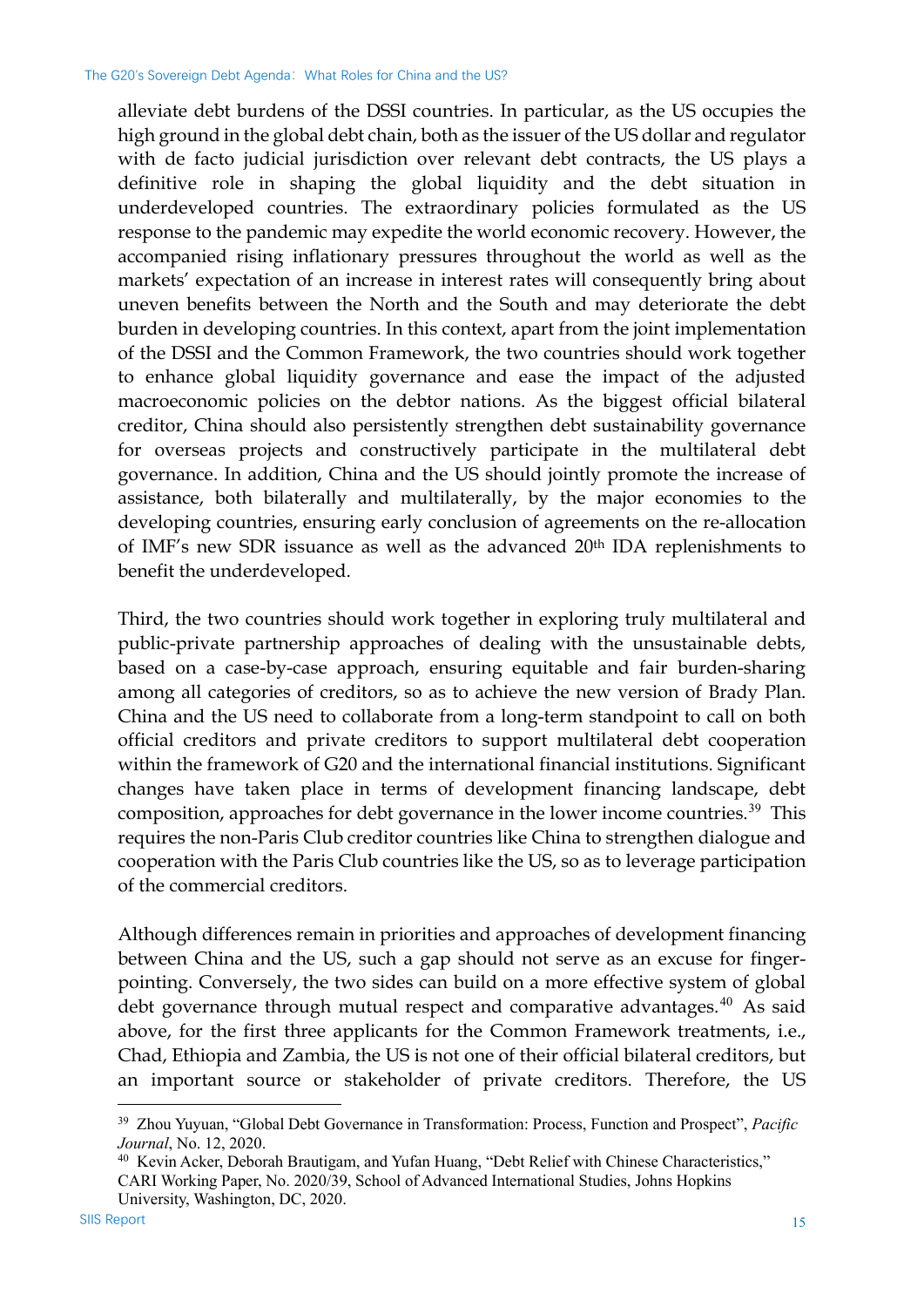government will not be able to participate in the official bilateral creditors' committee, but still can play an important leveraging role for its commercial creditors. In the Chad's case, official bilateral creditors have reached an agreement quite efficiently under the co-chairmanship of Saudi Arabia and France,<sup>[41](#page-23-0)</sup> and now negotiation shifts to private creditors. Ethiopia's case will be a real test, however, due to the much more complicated structure. But positive progress is being made. The Creditors' Committee was already established for Ethiopia, with China as a co-chair for the first time together with France.<sup>[42](#page-23-1)</sup> This is a great chance for China to "learn by doing", which also provides a perfect opportunity for the US and China to have more constructive coordination so as to get private creditors on board as early as possible.

The Brady plan of the 1980s-90s is generally believed as a successful debt treatment approach in history through close cooperation between public and private sectors. The key of the success lies in the potent credit enhancement by the then US government to support debt conversion and the multilateral aid cooperation between the developed economies of Europe and Japan and the international financial institutions, which leveraged the cooperation of private sectors as well as reforms of debtor countries in the most market-oriented way. For now, though being the DSSI countries' largest official bilateral creditor, China is subject to the check and balance of the US as the "super-regulator" in the global debt chain. What's more, still categorized as a middle-income country by the World Bank, China is unable to unilaterally provide the HIPC-like debt relief on a systemic and large scale in the short term. Therefore, the implementation of the Common Framework must be based on a multilateral approach with cooperation of the developed economies like the US and the international financial institutions, while strengthening the participation of private creditors. The IMF and the World Bank must be able to play constructive roles in leveraging all parties' participation and promoting equitable solutions.

Fourth, the two countries should also take the opportunity of debt treatments in fostering green and sustainable development in debtor countries, while respecting their ownership and payment capacities. It remains a lasting challenge to strike a balance between debt relief and long-term development, so as to get the debtor countries on track to green and sustainable growth. This requires enhanced China-US collaboration, together with the countries concerned, to tackle the problems from the development needs of the debtor nations. With the debt problem ultimately being an issue of development, the solutions to it should not only focus on debt relief,

<span id="page-23-0"></span><sup>&</sup>lt;sup>41</sup> "Statement of the 4th Meeting of the Creditor Committee for Chad under the Common Framework for Debt Treatments beyond the DSSI", June 11, 2021,

https://clubdeparis.org/en/file/3686/download?token=bLbB-g1e.

<span id="page-23-1"></span><sup>&</sup>lt;sup>42</sup> "Statement, 1st meeting of the creditor committee for Ethiopia under the Common Framework for Debt Treatments beyond the DSSI", September 28, 2021,

[https://clubdeparis.org/en/communications/press-release/1st-meeting-of-the-creditor-committee-for](https://clubdeparis.org/en/communications/press-release/1st-meeting-of-the-creditor-committee-for-ethiopia-28-09-2021)[ethiopia-28-09-2021](https://clubdeparis.org/en/communications/press-release/1st-meeting-of-the-creditor-committee-for-ethiopia-28-09-2021)*.*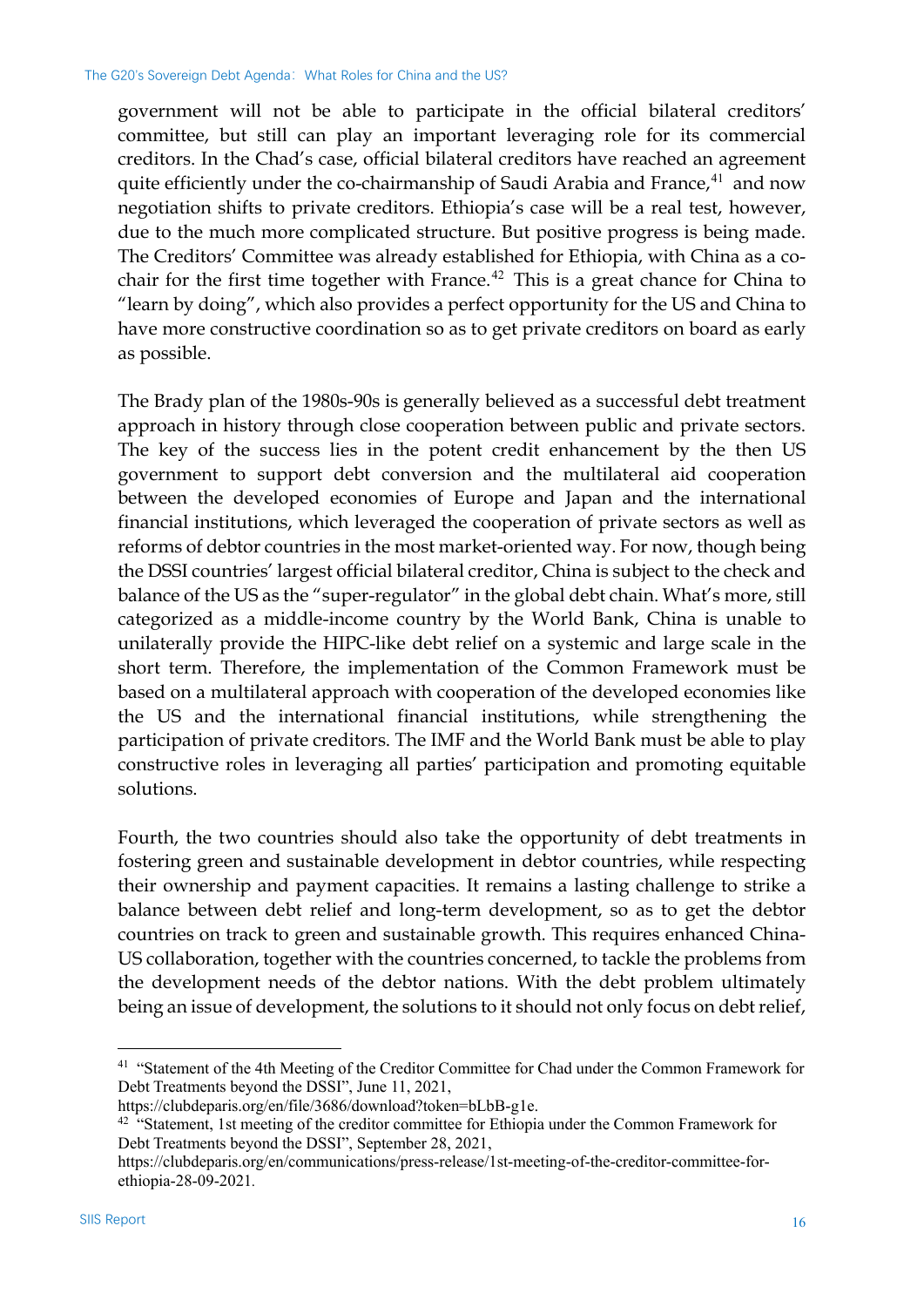but also work more on the capacity-building of the developing countries in economic recovery and sustainable development. Toward this end, China and the US need to work together on a comprehensive, complementary and coordinated system for international development, covering trade, investment, aid and financing, so as to provide larger market access for developing nations. In addition, the Biden-Harris administration has been actively promoting the agenda on climate cooperation, meanwhile the Chinese government has first announced the goals of peaking carbon dioxide emissions and achieving carbon neutrality. On the visit of John Kerry, the US Special Presidential Envoy for climate, the two countries announced that "both countries intend to take appropriate actions to maximize international investment and finance in support of the transition from carbon-intensive fossil fuel based energy to green, low-carbon and renewable energy in developing countries."<sup>[43](#page-24-0)</sup> This marks a vital progress achieved in global climate cooperation. Likewise, the two countries need also take the opportunity of debt collaboration to promote green economy in the developing world. Meanwhile, the prospective green economy should take into consideration the development level and payment capacities of the debtor states and fully respect their sovereignty, in prevention of unrealistic promotions of the green economy and larger development gaps.

Finally, China and the US should further explore opportunities for broader development cooperation in the future. International development is an area that the two countries can cooperate with relative ease and common interests compared to broader geopolitical and economic domains. Considering the difficulties of China in fully joining in the OECD Development Assistance Committee and its regulatory system in the short term, it is more feasible for China and the US to deepen candid dialogue, experience sharing and development cooperation in the third countries. The G20's Common Framework cooperation based on a case-by-case approach should be regarded as an opportunity for broader and more in-depth cooperation on this sphere for both sides. This is also beneficial for the two to construct a comprehensive and fact-based knowledge on the common points, differences, and comparative advantages of their financing models. In this respect, these practical communication and cooperation could be a starting point for the two countries to explore more potential chances to cooperate, among the governments, official financing institutions, private sectors, and likely more other stakeholders.

<span id="page-24-0"></span><sup>&</sup>lt;sup>43</sup> "China-US Joint Statement Addressing the Climate Crisis", Xinhua, April 18, 2021, http://www.china.org.cn/world/2021-04/18/content\_77417219.htm.